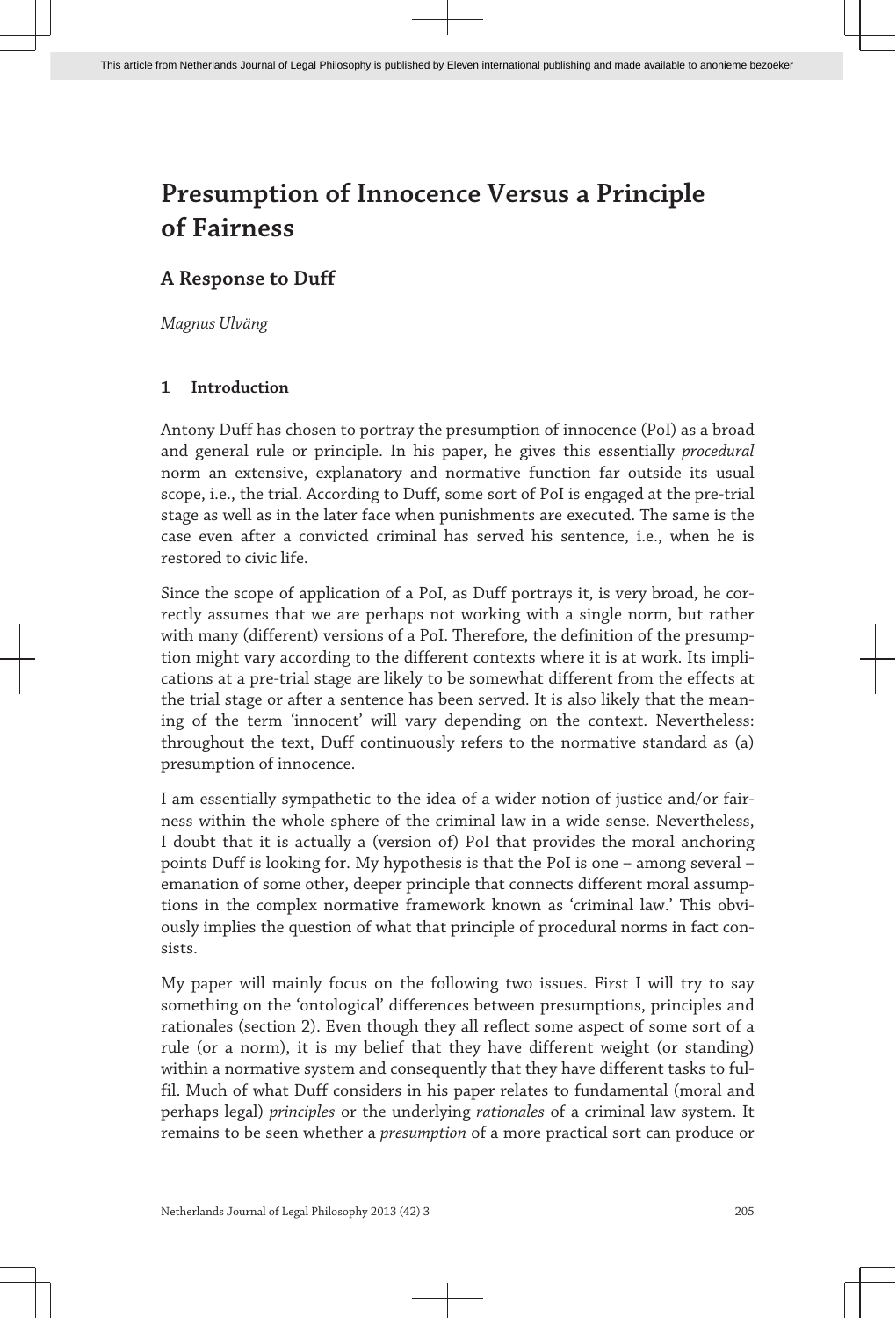summarize the reasons that together make up the set of values which, according to Duff, ought to pervade the use of criminal law.

Next, I will say something about the notion of 'innocence' and how it ought to be understood (section 3). To argue that there is an actual rule requiring that judges must presume (i.e., believe) that defendants are innocent – or at least act as if so is the case – is obviously problematic from a normative point of view. And if there is such a rule it is probably not upheld in a considerable number of cases.

My suggestion will be that the concept of 'innocence' should be perceived in a less far-reaching and more normative sense, i.e., as something different from 'entirely without responsibility or guilt' of a crime. One way to understand Duff is to say that a notion of innocence implies an obligation to treat everyone who is being scrutinized within the institutions of criminal law *fairly*. This would entail a practice where any branch of criminal law (in a broader sense) is applied without unjustified prejudice, where each case is considered on its own merits and not too much is read into facts that are not verified, etc. Put in different terms: to be *fair* implies having good reasons for any measures taken and reflects a principle of caution; if the reasons are not convincing, then we ought to abstain from engaging criminal law. Such an account of a PoI could offer new dimensions in understanding what it actually means to treat someone morally and legally as 'not responsible' (for something).

#### **2 The Ontology of a Presumption**

Duff does not offer a full definition of the presumption in question. In its most familiar context – the trial – the PoI requires courts to

'presume, of the defendant, that he is innocent of the offence for which he is being tried.'

However, this is uncontroversial and consistent with the general, and almost universal, descriptions given in works of legal doctrine, as well as ECHR Article  $6.^1$  In this context, it should be noted that even though a PoI seems to be deeply rooted as a robust and vital norm in the exercise of legal power in criminal law, one rarely finds any comprehensive definitions of it. $^2$  Swedish doctrine on procedural law contains many references to a PoI (mainly ECHR Art. 6), but surprisingly little has been said about what it actually means to *presume innocence* and how

<sup>1</sup> See, e.g., A.P. Simester & G.R. Sullivan, *Criminal Law: Theory and Doctrine*, 3rd ed. (Oxford and Portland: Hart publishing, 2007), 51ff.; Asbjørn Strandbakken, 'In dubio pro reo,' in: *Uskyldspresumsjonen* (Bergen; Fagbokforlaget, 2003), ch. 1; Karol Nowak, *Oskyldighetspresumtionen* (Stockholm; Norstedt Juridik, 2003), ch. 2. See also UN Universal Declaration of Human Rights Art. 11.

<sup>2</sup> The Latin maxim *in dubio pro reo*, which often is said to capture PoI, is not codified in Swedish law. The maxim is nevertheless valid as a legal principle and can thus be invoked in legal reasoning, etc.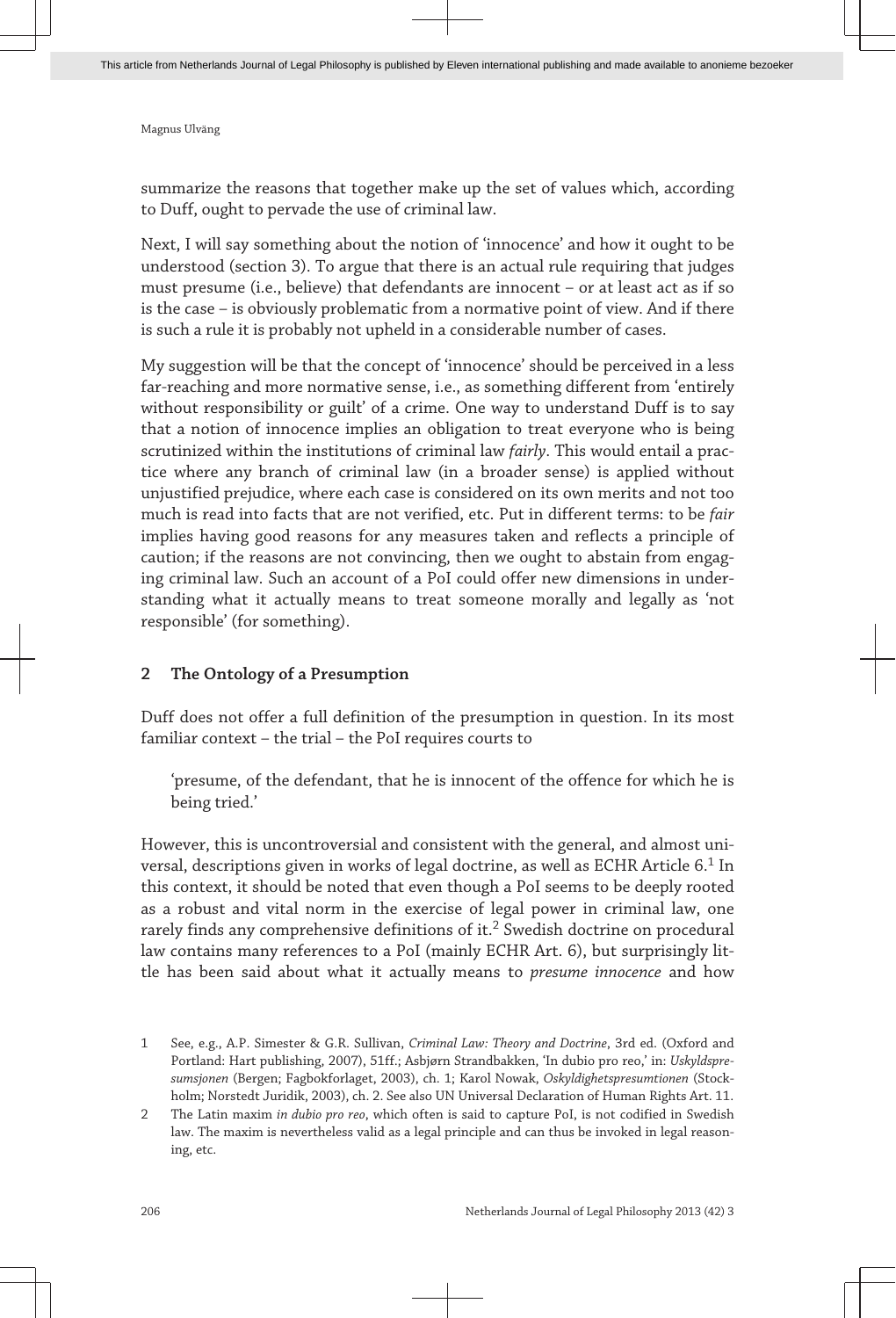strong such a duty really is. Normally one only finds references to meta-rules or mediating principles, concerning:

- a principle of objectivity (mainly for judges and juries, but also to a certain extent for prosecutors and other officials);
- a right against self-incrimination (and corresponding right to remain silent);
- a burden of proof (placed on the prosecution);
- a high epistemic standard of proof (beyond reasonable doubt);
- an obligation to acquit defendants if the standards are not met (in dubio pro reo);
- a general protection against court rulings written in an insulting or chicane manner;
- a general obligation to treat defendants with respect (e.g., by addressing them as the 'defendant' and not as a guilty criminal).

None of these standards fully captures the presumption of innocence, and in any case they all concern the practice at the trial stage. As indicated above, Duff's ambition is to make a contribution to the legal discourse by adding a much broader version of the presumption in question; such a PoI stretches far beyond the realm of the courts  $3$ 

The wider version of PoI is given some characteristics, but the details are not further specified. So much is clear, however, that a distinguishing feature is that all parties involved have *rights* as well as *responsibilities*. Duff's depiction of criminal law and of its different actors thus resembles a game with different roles. If you play the game according to the rules, then you will enjoy its benefits. If you do not play by the rules you run the risk of losing the trust that society prima facie has in everyone. A suspect, defendant, or even a convicted person, takes on a distinctive normative character and is supposed to collaborate in the process of assessing responsibility. Correspondingly, the state has certain responsibilities towards the suspect/defendant/convicted criminal/ex-offender: as a main rule, he is to be trusted and restored to civic life. Thus, any consequences comparable to punishments must be motivated by strong reasons for why the measure or intrusion is meant to be justified. It is an open question if – and if so, for how long a time – the trust in the offender is forfeited (e.g., the cases of probation and revoked licenses). Trust or presumed innocence can be regained depending on the person's behaviour.

<sup>3</sup> Similar ideas have to some extent been put forward by others, cf. Patrick Tomlin, 'Extending the Golden Thread? Criminalisation and the Presumption of Innocence,' *The Journal of Political Philosophy* (2012): 44-66 and Magnus Ulväng, 'Criminal and procedural fairness – Some challenges to the presumption of innocence', *Criminal Law and Philosophy* (2013). These are, however, not as comprehensive as Duff's normative account.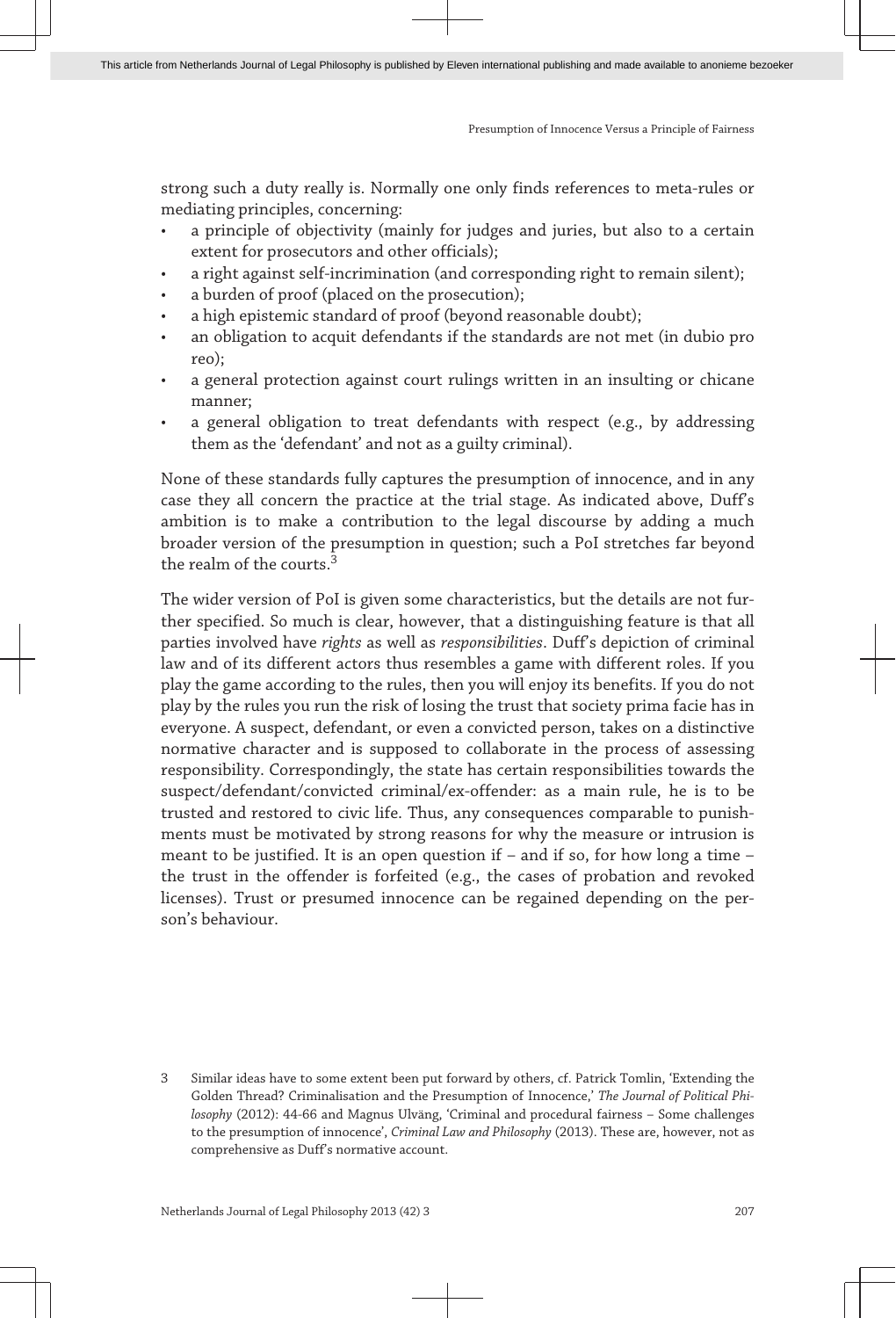There is nothing controversial in portraying the criminal process in terms of a game. Even in legal systems where plea bargain,<sup>4</sup>A*bsprachen im Strafprozess*,<sup>5</sup> etc. do not exist, it is commonly known that defendants who, to the best of their ability, attempt to prevent, remedy or limit the harmful consequences of the crime or give themselves up, are offered extenuation. Co-operation can thus be rewarded.

In the same manner, evaluating evidence is an activity that is governed by the efforts of the parties. Facts are to be compared with counter-facts; evidence is thus given a relative weight. A 'false' burden of proof can sometimes arise during a trial, e.g., if the prosecutor presents conclusive evidence; the defendant is then implicitly required to rebut the facts in question. Such a practice does not necessarily violate a presumption of innocence (in its narrow sense). There is no (ontologically) fixed limit on when the requirement 'beyond reasonable doubt' is met. During a trial, the burden of proof can therefore in practice be shifted – or rather the balance can be tipped – if either of the sides in a trial submits relevant facts that affect the evaluation of the evidence as a whole. That this kind of balancing of arguments during the submission of evidence is much more complex than simply stating that the prosecutor always has the burden of proof.

Consequently: if the PoI provides both procedural safeguards for the defendant (PoI in its narrow version) and certain obligations on the parties to conform to the practice of the procedure (PoI in its broader version), then what does it means to *presume* innocence? More specifically: what is a *presumption*?

#### *2.1 Presumptions as a Sort of a Rule*

The fact that (the broader version of) a PoI seems to confer rights and impose duties/responsibilities implies that we are dealing with some kind of a *rule*. A judge (prosecutor, civil servant at a prison, etc.) is obliged to presume an accused, etc. as innocent; likewise suspects, accused or convicted persons have responsibilities to participate in the process.

In this section I will say something about how I understand the concept of 'a rule' and why I believe that a PoI ought to be described as a *rule of thumb* and not as a rule of obligation or even a principle. A tentative conclusion is that rules cannot be viewed either as dogmatic rules of obligation or as guiding rules (or principles); such a description is too basic. In the following I only discuss normative rules that aim at regulating humans and their conduct.<sup>6</sup>

There are many different kinds of rules and numerous ways of systematizing them or dividing them up, e.g., rules that qualify relations between entities (rules of qualification), rules that confer powers (rules of competence) and rules that

<sup>4</sup> Cf. Andrew Ashworth & Mike Redmayne, *The Criminal Process*, 3rd ed. (Oxford and New York: Oxford University Press, 2005), ch. 10.

<sup>5</sup> Heike Jung & Kathrin Nitschmann, 'Das Bekenntnis zum Schuldbekenntnis – zur Einführung des plaider coupable im französischen Strafprozess,' *ZStW*, vol. 116, no. 3 (2004): 785-96.

<sup>6</sup> Normative rules are here contrasted to causal rules or 'rules' concerning ascertainable social regularities.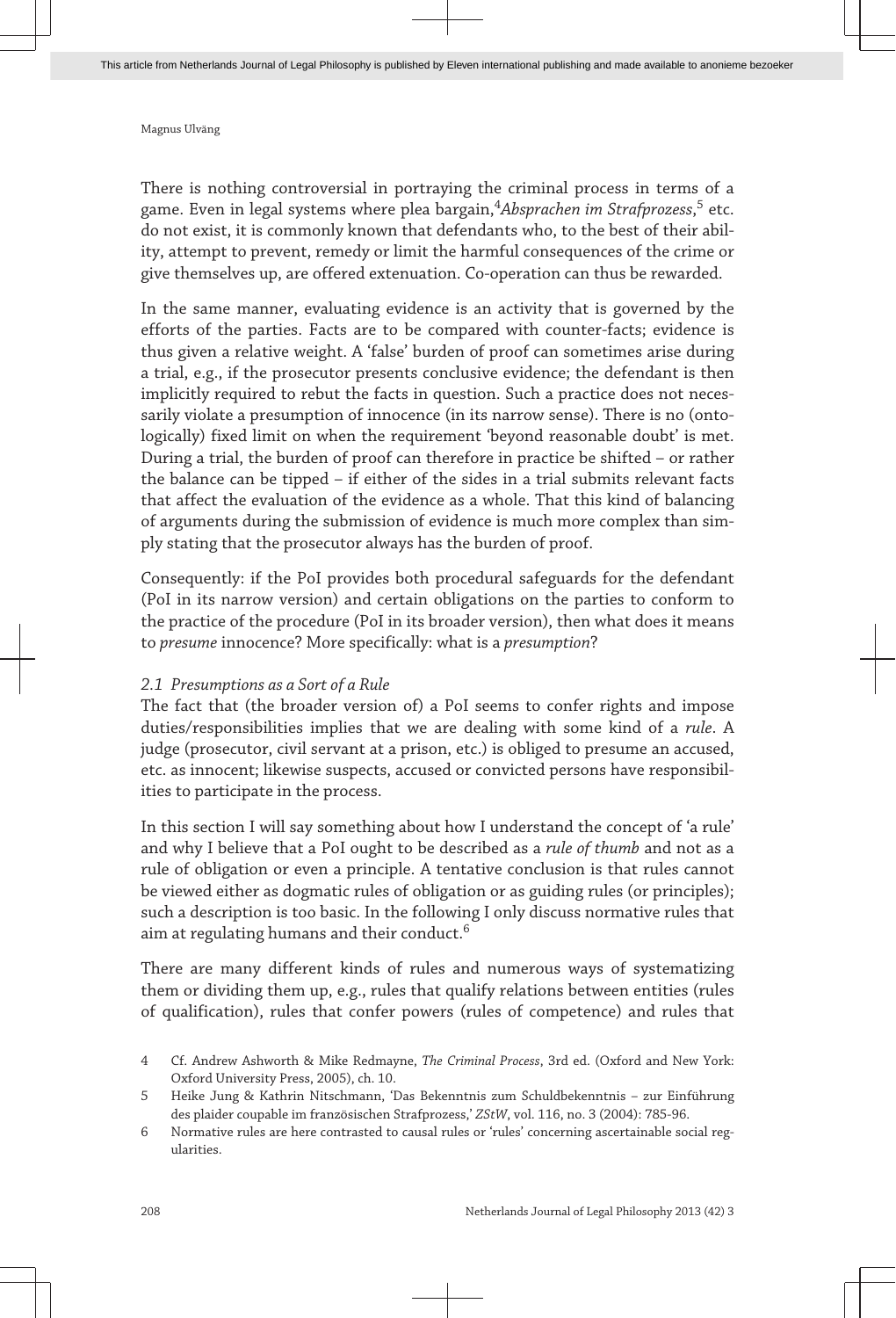create obligations (rules of conduct). The last type is without doubt the most important for my inquiry. The PoI (in any form) aims at conducting the behaviour of others (mainly officials).

A common feature of all rules that create obligations for others is that they contain a described pattern of action: [If X, then Y]. 'X' describes the *conditions of application* and 'Y' indicates the *norm act*. 7 Furthermore: rules are normally not valid for everyone in all contexts. The conditions of application tell us who is subjected to the rule (*the addressee*) and under which circumstances. In order to structure a normative rule, the action pattern must further be supplemented with a *deontic operator* that reflects the relative strength of the reasons for following the proscribed norm act. In other words, a rule needs to be operated by a modal term: 'shall,' 'must,' 'ought,' 'shall-not,' 'must-not,' 'ought-not,' etc. The modal term 'may' can also serve as an operator, but if the may-operator is used in combination with a negation, we can easily transform a may-not rule into a shall-rule. [You may not do X] is equivalent to [You shall do not-X]. In the same manner any crime description instructing a judge to convict a defendant under certain conditions (shall-rule), could be formulated as a prohibition (may not-rule).<sup>8</sup>

From this basic conception of a rule, we can start to distinguish between different sorts of rules. For example: [If X, you *shall* Y] suggests strong reasons for complying with the action pattern, whilst [If X, you *ought to* Y] reflects relatively less strong reasons for doing Y. At the same time, there is a crucial difference between rules of obligation that engage the modal term 'shall' and the modal term 'ought'. Any addressee of a shall-rule cannot refrain from following the rule without changing the formulation of the rule (the conditions of application).<sup>9</sup> The rule is so to say dogmatic. To comply with an ought-rule is equivalent to say that there are prima facie good reasons to follow the action pattern [If X, then Y], but not following this kind of rule does not necessarily mean that you violate the rule. If there are 'better reasons' to do not-Y in a specific case or different context, then the addressee can choose to prioritize these reasons without changing the content of the norm.

From what has been described above, we discern the difference between on the one hand *dogmatic rules* and, on the other, *guiding rules/guidelines* (e.g., rules of thumb, technical instructions but also principles). The latter provide instructions

- 7 See, e.g., Georg Henrik von Wright, *Norm and Action. A logical enquiry* (London: Routhledge and Kegan Paul, 1963), 70ff., Magnus Ulväng, 'Straffrätt och principer,' in *Katedralen – Tre texter om straffrätt*, ed. Petter Asp et al. (Uppsala: Iustus förlag, 2009), and Nils Jareborg, 'A Lecture on Principles,' in *Festschrift für Heike Jung*, eds. Müller-Dietz et al. (Baden-Baden; Nomos, 2007), 32.
- 8 A statute (addressed to the judge) saying 'A person who takes the life of another shall be sentenced for *murder* to imprisonment for ten years or for life' can easily be transformed into a rule (aimed at people in general) stating that 'you shall not take the life of another.' Cf. the Swedish Penal Code, ch. 3 s. 1.
- 9 A judge who decides to not sentence a defendant who has intentionally taken the life of another to imprisonment will certainly create an exception to the rule 'you shall not take the life of another.' Any justification or excuse in criminal law doctrine displays such exceptions that have helped amend the rule and its scope of application.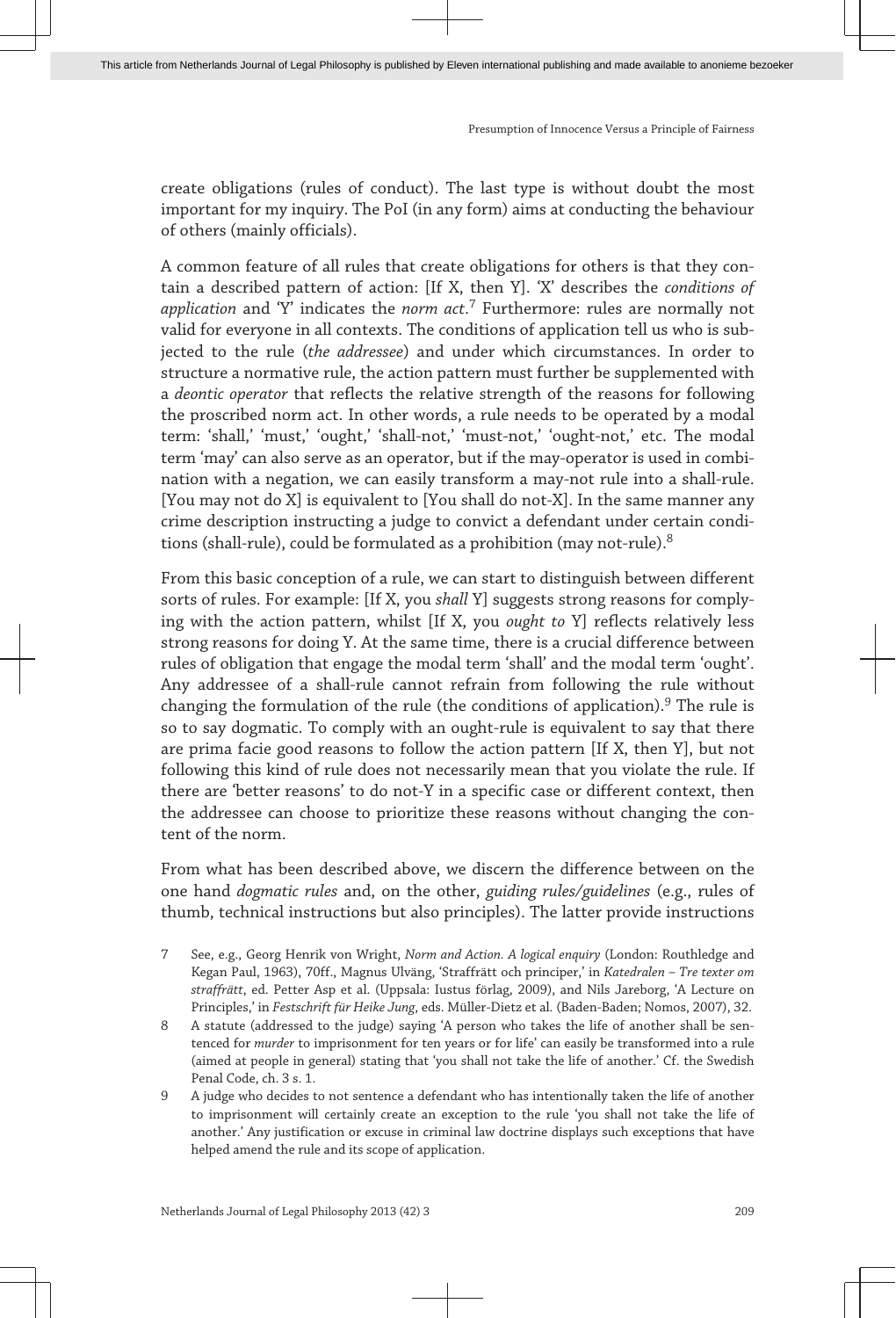to an addressee concerning what he generally has good reasons to do. However, a guiding rule is not conclusive. Whether the addressee ought to follow the norm act depends on the context and whether the reasons for not-Y override the reasons for doing Y. In this sense guiding rules, e.g., principles, are not conditional but instead categorical.<sup>10</sup> Provided that someone belongs to the relevant group of addressees, a guiding rule provides generally, synthesized, standing, *good reasons* for doing X (or not-X). They are thus (usually) not promulgated by a legislator, but rather formulated by others as summaries of the normative reasons for acting according to certain values or goals within specific institutions of law. A principle and other guiding rules are normally (re)constructed from a body of dogmatic rules. As will be elaborated below, they are the result of legal reasoning within a certain context, i.e., the framework of, e.g., the criminal law as provided by the legislator. Thus, guiding rules metaphorically evolve from within the system and revolve around the promulgated rules. What remains unanswered is what kind of rule a *presumption* of innocence might be.

To presume something is according to any dictionary roughly the same as to take something for granted or as a starting point.<sup>11</sup> A presumption in law represents an inference of something universally applicable to particular circumstances. Engaging a presumption thus seems to supply lawyers with a rule that offers a solution to a problem in cases where we do not have (strong) reasons to think otherwise. Should this count as a dogmatic 'shall-rule' or a guiding 'ought-rule'?

If what I have said so far is an adequate description of the ontology of rules, then it seems fair to say that a PoI is not a dogmatic rule of obligation. The description pattern is categorical since it states that everyone is to be presumed innocent (or worthy of trust, etc.), but the conditions of application are not. The meaning of the rule is without doubt to [do X, unless you have better reasons for doing not-X]. Hence, the rule is not dogmatic, and choosing not to follow the pattern description does not automatically mean that the rule is thereby altered, which, as stated above, would have been a clear sign of a dogmatic rule. Consequently, it does not necessarily have to be a PoI that confers obligations on officials. The right against self-incrimination (and to remain silent), a duty not to address the defendant as guilty (in speech or in legal rulings) before guilt has been established, a mandatory standard that the evidence presented must be persuasive enough to meet with the epistemic standard 'beyond reasonable doubt,' etc. are separate (often dogmatic) rules that stem from the same normative source as a PoI. Nevertheless, the latter cannot be the rule that actually confers these duties/

<sup>10</sup> Norms of this sort are categorical in the sense that they – in a specific context and for the relevant addresses – always, and unconditionally, produce good reasons for doing something. This is not to say that there cannot be other norms (principles, etc.), equally categorical, which can override the first norm.

<sup>11</sup> See, e.g., Oxford Dictionary: *Presumption*: 'The action of taking for granted or presuming something; assumption, expectation, supposition; an instance of this; a belief based on available evidence.'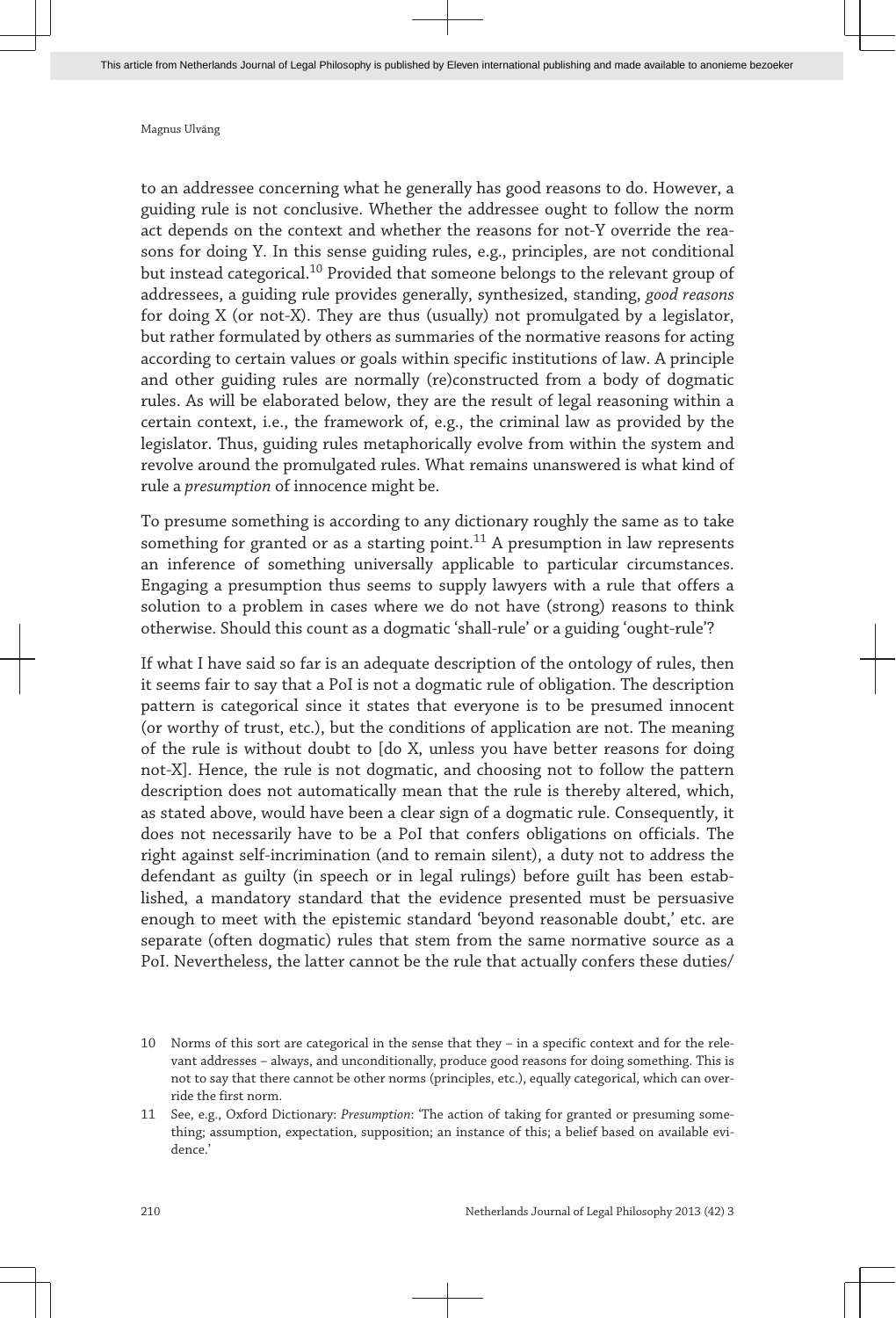rights on the parties. The formulation lacks the necessary elements of a dogmatic rule that the rules just mentioned possess.

If a presumption, of this sort, does not belong to the category of dogmatic rules, can it instead be classified as an ought-rule? If so, what kind of an ought-rule? Could the PoI in itself be a principle or does it merely reflect a principle?

We are still a long way from a feasible description of what a presumption 'is.' Below I will try to answer some of these questions adopting the idea that rules exist on different levels in a normative system.

### *2.2 A Metaphor*

One problem in trying to capture and qualify different kinds of rules is the ambiguity as to which form a specific rule actually takes. We can often find norms expressed in legal sources, but unless they are officially promulgated by an authoritative, competent body (e.g., a parliament), the described action patterns and conditions of application may vary significantly according to the descriptions.

As said above, the PoI is just one example of norms that lack an authoritative definition (unless one settles with the formulation found in ECHR Art. 6(2)). Its closer content is derived from various formulations found in legal writings, precedents, travaux préparatoires, etc. Rules, principles, guidelines, general clauses – or fragments of such – are constantly (re)constructed and (re)formulated linguistically in the stream of products that emanate from everyday legal practice. In one sense it is therefore perfectly true that footprints of a rule are found on a 'surface level' of the law as linguistically formulated norms. They are part of the turbulent, constant flux we call 'the law.' The objectified content of such a rule can with some certainty be established by looking at the elements of everyday practice. All that would be recognized as valid rules or other norms belongs to the reproduced  $\frac{1}{2}$ 

If we try to explain the PoI as a principle or other form of guiding rule, we need to address the following questions: What does it then mean to ipso facto *presume* something (e.g., innocence)? When are the reasons sufficient to 'prove otherwise'? Who is addressed by the rule? When would a judge (or other) violate the rule? Who enacts them (since they do not seem to be promulgated by a legislator)?, etc.

12 A PoI does not exist in Swedish law in the form of a (single) rule. The PoI expressed in ECHR Art. 6(2) could nevertheless easily be re-interpreted as a rule of obligation applicable in Swedish courts: 'If a judge tries a case, then he shall presume the person charged as innocent until otherwise is proven.' There is nothing controversial in trying to analyse meta-rules, principles, etc. in this positivistic sense. Cf. Hart's rule of recognition, see H.L.A. Hart, *The Concept of Law*, 2nd ed. (Oxford and New York: Oxford University Press, 1997), 100ff., 263ff. See also Neil MacCormick, *H.L.A. Hart* (Stanford: Stanford University Press, 1981), 40ff., 48ff. On the other hand: such a rule does not tell us very much and as I concluded above, it cannot be regarded as a dogmatic rule of obligation.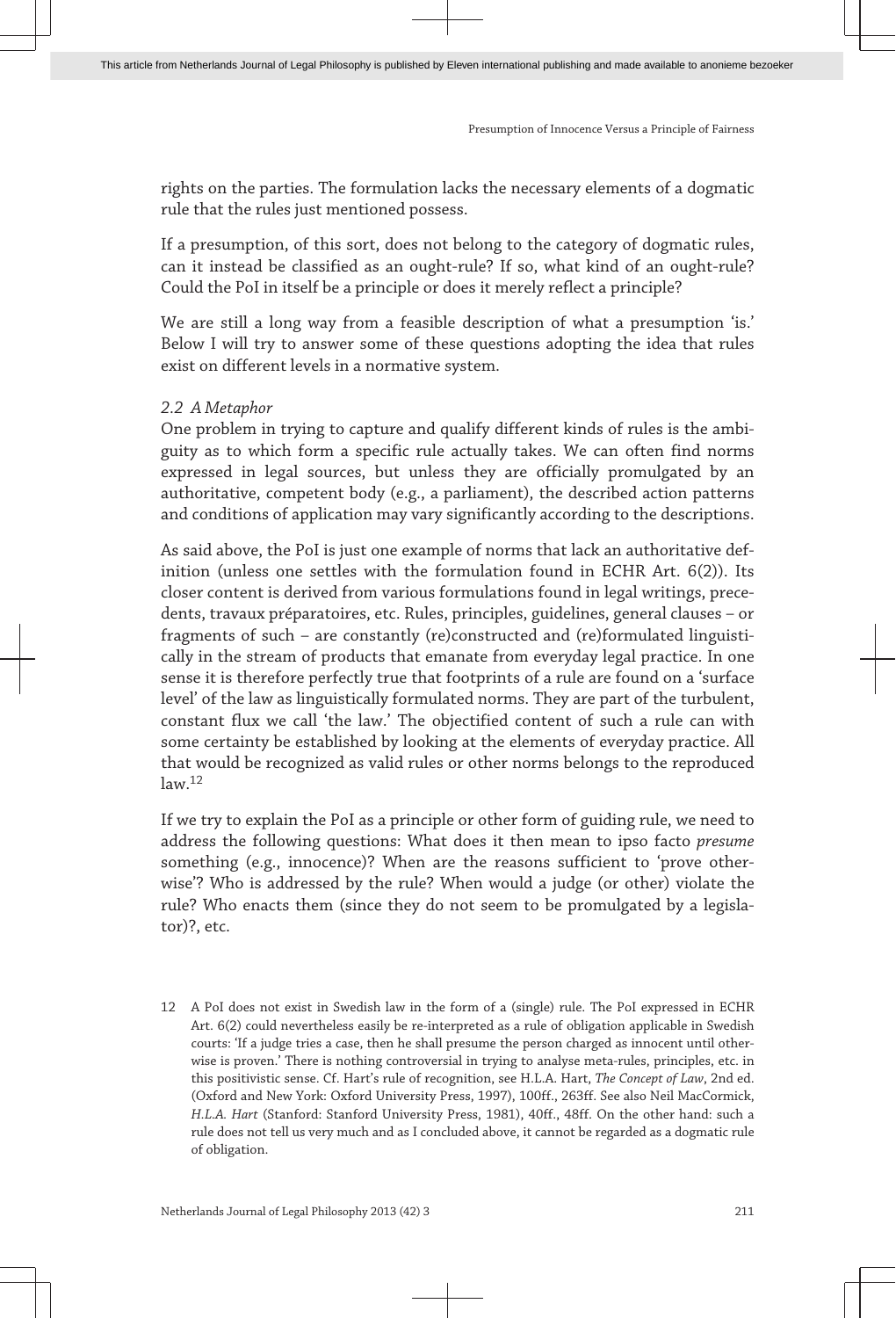The point that I will try to make below is that it is too primitive to view rules as either dogmatic rules of obligation or as guiding rules (or principles). 'Rules' – no matter how broad, general or detailed they are – are elaborated by underlying purposes, which are expressed by principles. These principles link surface level material (e.g., rules) to underlying goals or values, thus rationalizing the different rules in a coherent system.<sup>13</sup> As a consequence principles exist simultaneously on different levels of a normative system. It can either refer to surface level material, e.g., someone's formulation/definition of a rule or principle or to the normative reasons that justify the surface level material. Hence, the content of 'a rule' and its implications are somewhat different depending on whether we are analysing the 'black letter law' expressions as they are displayed in statues, court decisions or mere statements of legal science, or looking at the normative force of the rule embedded in underpinning reasons (on a deep structure level).

A rule that obliges an official to presume someone innocent until he has better reasons to do otherwise is not especially conclusive when it comes to conducting people's behaviour. Its normative force is fairly weak. The impact of such a rule can nevertheless be rather strong if one focuses on the reasons behind the expressed surface-level rule. We thus need to recognize deeper layers of the law, i.e., levels where reasons, values and desirable goals exist and are organized to explain, justify and underpin the results that we see on the surface.<sup>14</sup> Such a level represents a *legal culture* that provides rationality and explanatory force to the rudimentary rules.<sup>15</sup>

Within this layer, the normative reasons for a certain practice are gathered as a coherently organized bridge between deep structure values and surface level expressions. Typical deep structure material are the *Rechtsstaat principles* and *Human rights*; they serve as guidelines and thus make up the normative connection between a rule of obligation or other expressions on the surface and the desired deep structure value. Such deep structure norms can be considerably more important and have greater normative force within the institutions of law compared to an explicit rule (on the surface) that prescribes a certain conduct.

Tuori describes the process vividly:

'With respect to the continuous alterations at the law's surface level, the legal culture represents the memory of the law and keeps alive the connection to the past of the law; when the legal culture encounters new legislation, the past encounters the future, and this cannot but leave traces in the law, pri-

<sup>13</sup> See also Neil MacCormick & Ota Weinberg, *An Institutional Theory of Law. New Approaches to Legal Positivism* (Dordrecht: Reidel, 1986), 73.

<sup>14</sup> The idea of analysing normative hierarchies in terms of a multi-structured system of different levels is not new. See Kaarlo Tuori, *Critical Legal Positivism* (Hants: Ashgate, 2002). Cf. also Hart, *The Concept of Law*. Chomsky has introduced similar metaphors in his theory of language.

<sup>15</sup> This underlying level might need to be supplemented with a deep structure where all values, goals, etc. are stored, but I will not deal with this question here. Cf. Tuori, *Critical Legal Positivism*, 183ff.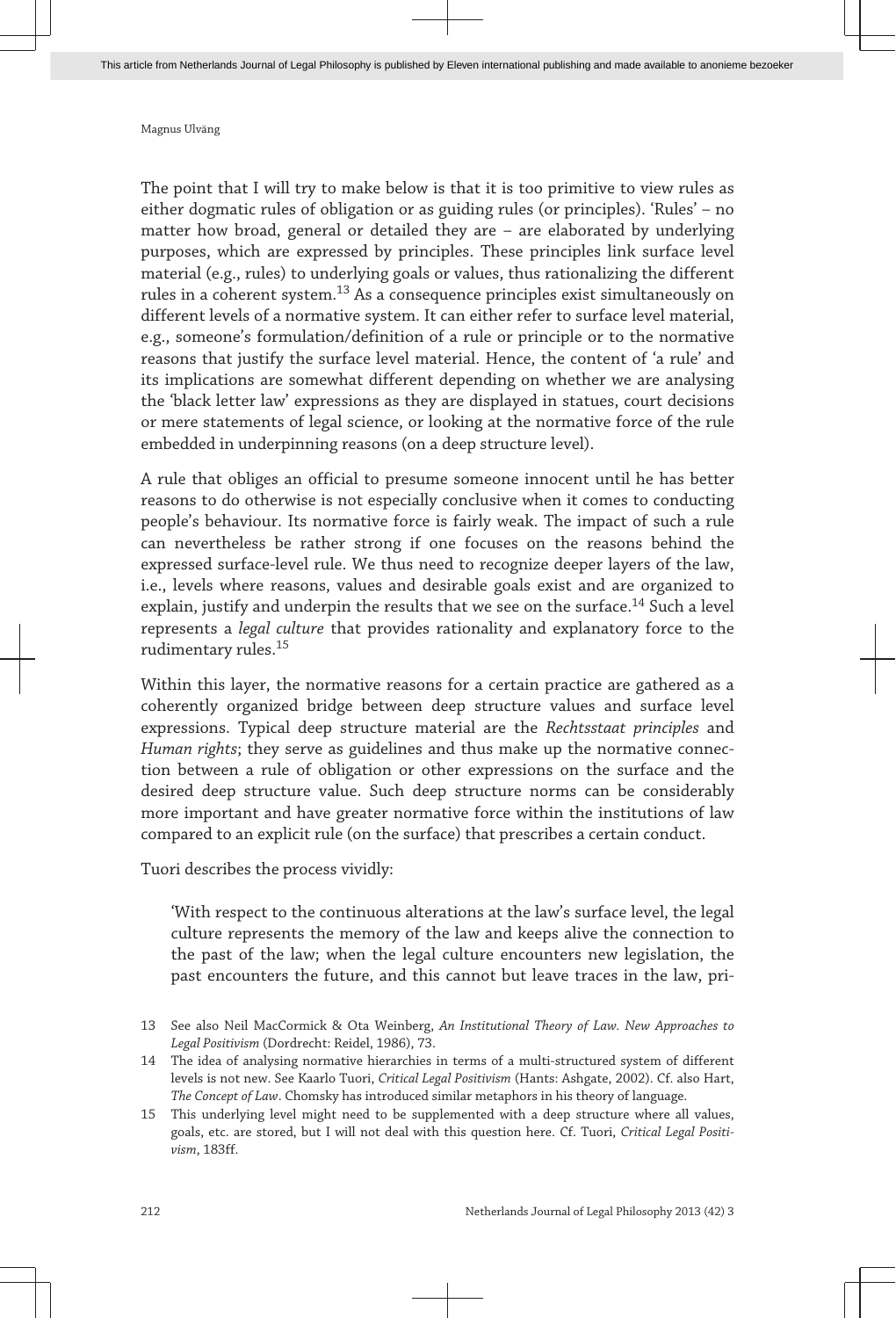marily oriented towards the future. As the memory of the law, as sedimented history, the legal culture calms down the storms of the surface.<sup>'16</sup>

MacCormick comes very close to this:

'Principles express the underlying purposes of detailed rules and specific institutions, in the sense that they are seen as rationalising them in terms of consistent, coherent and desirable goals. Thus legal principles are the meeting point of rules and values.<sup>17</sup>

In sum: normative principles – but presumably also other forms of ought-rules – represent the normative binding material between deep structure values and surface level norms. They consist of sedimented, organized reasons and have the function of reminding the addressees of the fundamental goals and values with a practice.<sup>18</sup> In this sense they guide human behaviour.

#### *2.3 How to Identify a Principle*

The next questions are: how do we actually know that a principle 'exists,' and how can we establish that it is valid?

Tuori and Tolonen suggest that two criteria be used to identify principles as valid. Similar to the identification of legally valid rules (through, e.g., a rule of recognition) principles must first have *substantive significance* or value, and, secondly, *institutional support*. <sup>19</sup> The latter requirement is fulfilled if the principle is recognized in sources of law, e.g., as a (basic) right in a statute or a bill of rights, or through references in travaux préparatoires, preambles, or precedents, etc. Secondly, the principle must explain and/or justify some substantive rules by supplying them with reasons, and thereby creating a link between practice and value.

<sup>16</sup> Tuori, *Critical Legal Positivism*, 163 (with obvious reference to Foucault).

<sup>17</sup> MacCormick & Weinberger, *An Institutional Theory of Law*, 73.

<sup>18</sup> See also Jareborg, *A Lecture on Principles*, 365.

<sup>19</sup> See Tuori, *Critical Legal Positivism*, 178f. and Hannu Tolonen, 'Principles and Goals,' in: *Scandinavian Studies in Law* (Stockholm: Stockholm Institute for Scandinavian Law, 1991): 275ff. It is difficult to make any sharp distinctions between the requirements for institutional support (or 'official' behaviour and acceptance from the internal point of view). The difference between the recognition of rules and principles hence lies foremost in the requirement of substantive significance. Whilst a rule only has to be accepted, a principle must add some normative significant justification to a practice.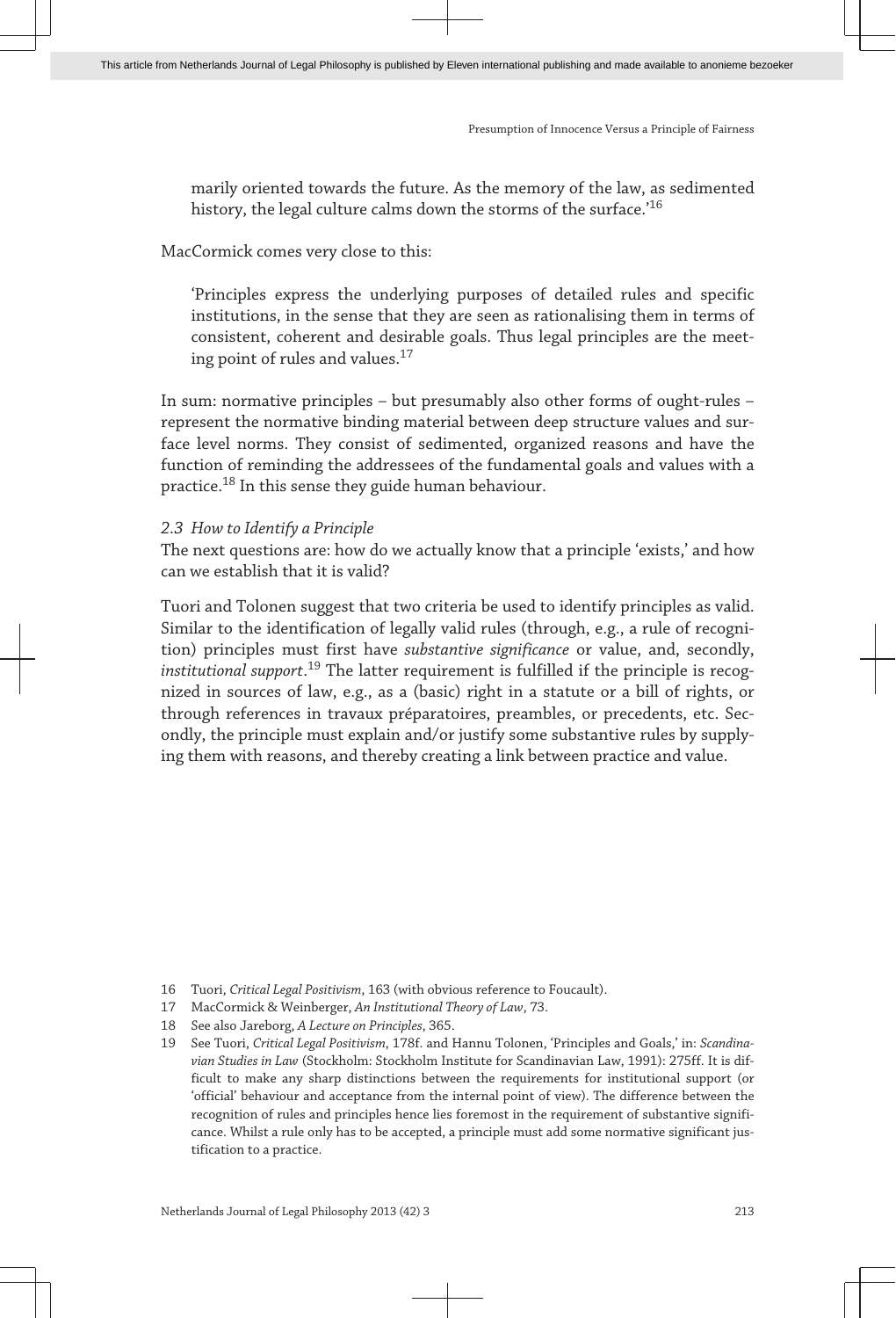If a broader version of PoI is to be understood as a legally valid normative principle, then we must first find references to it in sources of law.<sup>20</sup> This criterion presents no problem. There are numerous references to a PoI in legal sources, at least in its narrower sense. The first criterion is nevertheless more of an obstacle. We need to be rather precise with what kind of practice the proposed principle is supposed to justify. Here we encounter several problems.

The first is that it is difficult to establish a normative, explanatory link between the values that a PoI aims at honouring and a specific practice. The underlying deep structure values in Duff's version of PoI seem to concern human dignity, conditions for civic life and a certain attitude of state officials to maintain objectivity and impartiality but also trust. The surface layer practice that is supposed to ensure society a cautious, humane and parsimonious criminal law cannot directly be derived from a practice of treating people (subjected to criminal law) as 'innocent.'

The identified values seem to justify or explain a practice of treating the accused *fairly* and with due prudence for the fact that a judge, jury (or some other assessor) might be wrong, etc. Nevertheless, this does not necessarily imply that an accused or convicted person ought to be treated as innocent (not guilty, not responsible, not in lack of trust, etc.). Hence, the institutions that are rationalized through a connection to these values are more diverse and complex than what can be captured by a PoI.

Secondly, if Duff's PoI(s) is supposed to be applicable in several different contexts (i.e., pre-trial inquest, trial, execution of punishment, restoration back to civic life, etc.), then it is likely that we have to connect different deep structure values with different institutions on the surface level in order to create a principle. Whatever reasons that are being synthesized in a principle, we can almost certainly assume that they will vary depending on what institution that they are supposed to rationalize. Henceforth, we will have different principles applicable in different contexts.

The disparity in formulation of the principles will put a strain on the attempts to describe them as valid, at least if we are looking for a single principle. The distinct formulation might be recognized as having institutional support and substantive significance to a different degree depending on which institution of law is concerned.

20 By this I do not suggest that there has to be actual (or literal) references to the principle in question in order to be recognized as valid. The underlying values and goals, which give the principle normative value, must instead be recognized as valid within the normative system. Consequently, the fact that a principle is developed or constructed in legal doctrine does not alone meet with the requirement of institutional support. See also Tuori, *Critical Legal Positivism*, 179. Nevertheless, as soon as the principle is used or referred to in other sources of law – or constructed from a set of coherent valid deep structure reasons – then a principle can be said to be 'discovered' and the necessary conditions are fulfilled.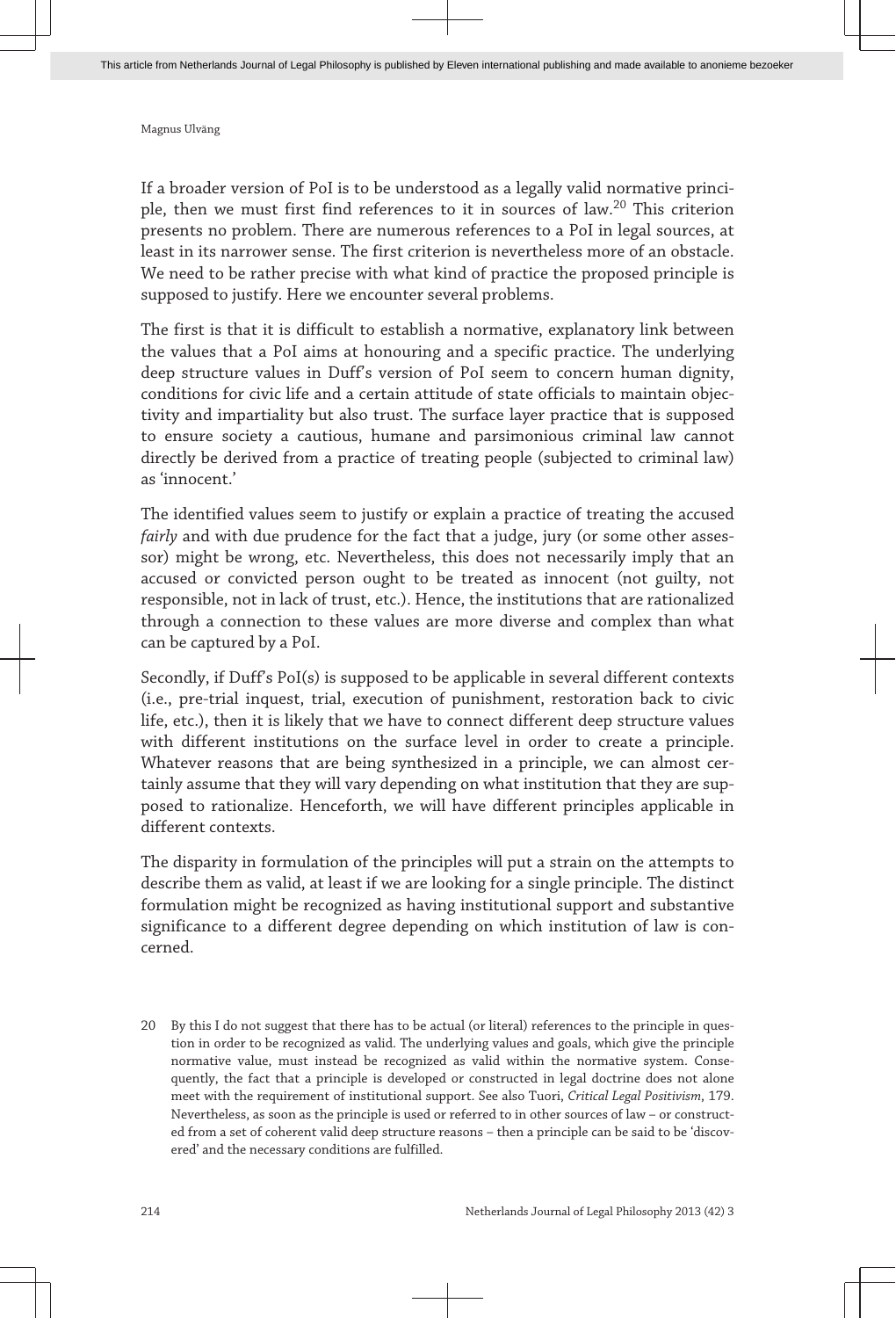It is likely that any principle derived from a practice of a PoI would be equally diverse. The substantive worth of a PoI when elaborating the institution of a criminal trial would most likely be considerable. The human rights on a deep structure level help to explain and justify many of the procedural rules engaged in practice. On the other hand: if we look at the practice of enforcing a sentence, the principle would probably have little institutional support and a disputable significance when it comes to explaining this particular practice. Keeping a prisoner incarcerated whilst rehabilitating him into becoming a better person has very little to do with a presumption of innocence. Duff is most certainly correct in his assumption that we are working with different principles. Consequently, we encounter problems if we try to identify the broader version of PoI as a normative deep structure principle with explanatory force.

#### *2.4 Conclusions*

Engaging the metaphor of a multi-layered structure into the analysis has shown that norms can be said to exist simultaneously on different levels of a normative system. A rule or a guideline can thus have different normative standing and different meaning. E.g., a principle can have strong normative force as a mediating principle on a deep structure level even though its reflections on the surface level sometimes tend to be norms that appear rather fragmented, weak or nebulous. The important conclusion of all this is that if Duff's PoI exists, then it is probable that a rule of this sort is rather weak on the surface level. A norm of this kind would most likely lack clear conditions of application as well as a described norm act to follow. Its stronger force ought to be found on a deeper level; the PoI is thus the outgrowth of a stronger principle.

This would explain why a specific definition or formulation of a *procedural* rule like PoI seems to have little meaning outside the proper scope of application – i.e., the trial – but at the same time might have a fundamental significance when it comes to creating reasons for how we ought to treat persons who are subjected to the actual application of criminal law in a broad sense (including all stages from pre-trial investigation, trial and execution of punishment). This illustrates one of the problems with Duff's PoI. As a surface level norm the broader version of PoI lacks institutional support. Perceived as a deep structure norm, it has obvious difficulties in linking the deep structure values with a specific practice. The surface level in Duff's version is much too turbulent.

Whether Duff's PoI ought to be called a principle remains an open question. If (some version of) a PoI can be said to express the underlying purposes of detailed rules and specific institutions, then it could be viewed as a principle that fulfils the same tasks as other deep structure norms. I believe that this is what Duff is trying to show us with his comprehensive version of the presumption. On the other hand: if we focus exclusively on the narrow version of a PoI, then its core message more resembles some sort of a practical rule that provides guidance as to how to achieve a certain objective. A rule that tells us what to do as an empirical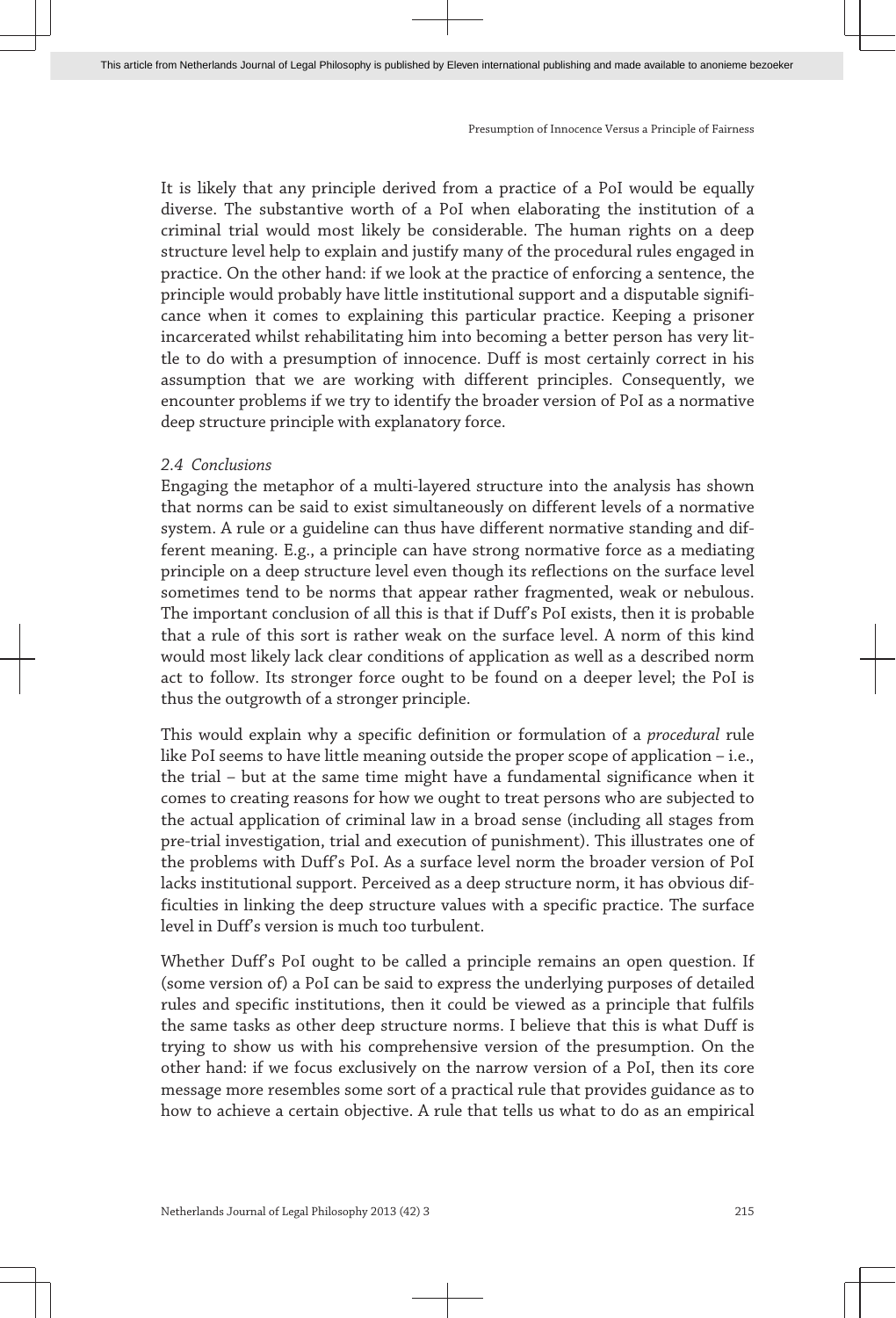generalization can properly be labelled a *rule of thumb* or a *technical instruction*. 21 To assume innocence in cases of uncertainty proscribes a prima facie direction of what attitude we should take when we engage criminal law. Thus, a PoI provides reasons that are reflections of values, but the norm act does not really connect this practice with coherent and desirable deep structure values. It is rather an expression of what follows from a principle than a principle itself.

#### **3 Innocence**

#### *3.1 Innocence Lost …*

Whether the suggested critique of Duff's PoI is considered to be relevant or not ultimately depends on what we put into the proscribed norm act – 'presume innocence' – and how we define 'innocence.'

The notion of being innocent could imply many different normative assertions. It could refer to a complete exoneration and acquittal, e.g., in a situation where an allegedly responsible, accused or charged, person (A) is cleared from all suspicions, guilt or responsibility. However, a statement of innocence does not necessarily have to be so absolute. It could convey a more cautious message that A is (or could be) partly responsible for something (X), which represents harm (H), but for which there are other reasons not to hold A responsible. Compare the following examples:

- A did not do X which caused H (rather, it was B who was the perpetrator).
- A did do X, which caused H, but he does not deserve censure since he lacked guilt, capacity, etc.
- A did do X, but H cannot reasonably be said to have been caused by X since H is a too remote consequence.
- There is strong and reliable evidence that A did do X (which caused H), but due to the fact that there is a small shred of doubt of A's guilt, he will not be held formally liable for H.
- A did do X and is to blame for causing H. We shall therefore punish him accordingly.
- A did X and thereby caused H1 and for this he is punished. Nevertheless, we ought not to hold him responsible for any harms (H2) or consequences that have not yet materialized from H1.

Duff's broader version of PoI does not imply any specified definition of the adjective 'innocence.' This is partly because the presumption is supposed to be applicable in many different contexts.

With an orthodox version of the concept of innocent, it could be understood as an ideal for a humane attitude. Innocence then represents something pure, wholesome, fulfilling, natural, and individualistic. Surely, it is not in such romantic

<sup>21</sup> See, e.g., William Twining & David Miers, *How to Do Things with Rules: A Primer of Interpretation*, 4th ed. (London and Edinburg: Butterworths, 1999), 124 and Joseph Raz, *Engaging Reasons: On the Theory of Value and Action* (Oxford and New York: Oxford University Press, 1999), 227.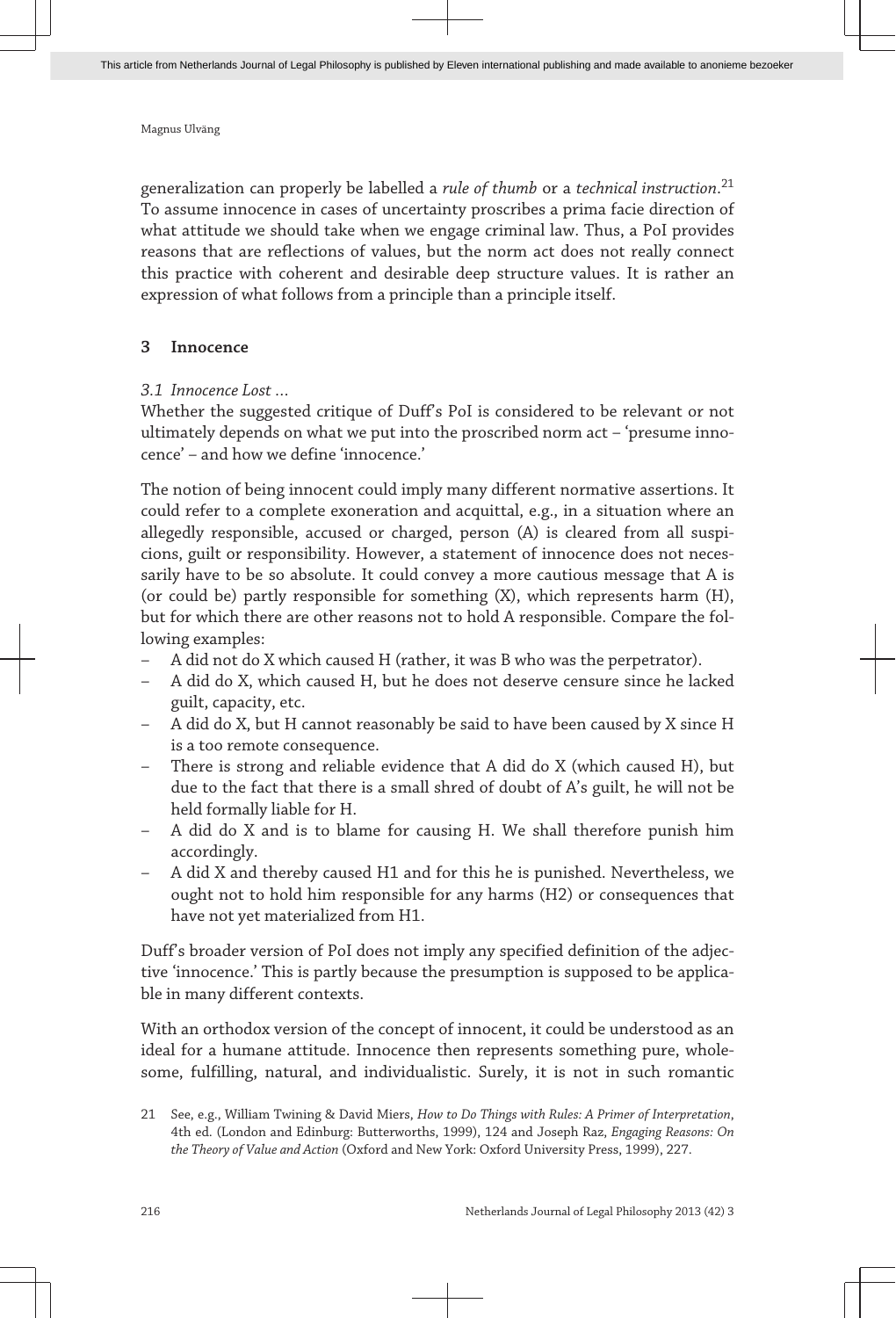terms that we think of 'innocence,' and it is not in this manner that a PoI – in its broad or narrow sense – is perceived in legal sources.

The rather few references to a PoI that can be found in Swedish legal doctrine refer to some technical procedural rights that are linked to each other, e.g., the right to an impartial tribunal, the right to objective rulings in cases of acquittal, a privilege against self-incrimination and other rights securing a fair trial. None of these (other) rules expressly state that someone is to be treated as innocent. It has more to do with controlling the state and its officials in order to keep high epistemic standards regarding good reasons for any measures taken. High standards of this sort minimize the risk of errors created by prejudice, corruption or incompetence. In no way does this presuppose that the suspect, accused or convicted person is presumed to be innocent.

In my view a presumption of innocence can never be understood as a normative claim to treat anyone subjected to the criminal law system as being innocent in its pure or absolute sense. It would actually be rather absurd if defendants were brought to trial if judges – and other officials – were bound by a rule of obligation forcing them to believe that the defendants are innocent. It would be even more bizarre if we accepted an institution such as a prison if every official involved in the execution of punishment were supposed to act as if the convicted prisoners actually were innocent (ex post). The notion of innocence must therefore have a rather different meaning. Thus, the whole formulation of the PoI – as it is found in ECHR Article 6 – is misconceived. No one is seriously assuming anyone to be innocent. On the contrary: there must be rather good reasons to believe that a suspect or an accused is guilty. Otherwise the police or a prosecutor would be committing an offence merely by initiating legal proceedings.<sup>22</sup> The point of assuming innocence is to minimize the risk that defendants in dubio draw the short straw. I.e., it is a thumb-rule on how we are to deal with the uncertainty that always exists in decision-making: the defendant gets the benefit of the doubt.

Questions of guilt or responsibility are thus always a matter of degree. The meaning of these concepts also varies depending on the context. A PoI is never created beforehand and then placed in a certain context. First the institutions are invented (trial, pre-trail investigation, imprisonment, parole, probation, etc.); only then do we create rules for how to engage and assess reasons within such a system.

Thus, it is normally useful to work with different meta-rules that create standards for a practice that is thought to be justified and desirable (e.g., who is supposed to present justification or other reasons for what, to what extent something must be proven, how do we handle uncertainty and what kind of language we ought to use within a certain institution, etc.). When we review the different institutions it becomes apparent that these were not created to establish anyone's innocence. In

<sup>22</sup> Cf. Swedish Criminal Code, ch. 15, s. 6 (false or unjustified prosecution) and ch. 15, s. 7 (false or unjustified accusation).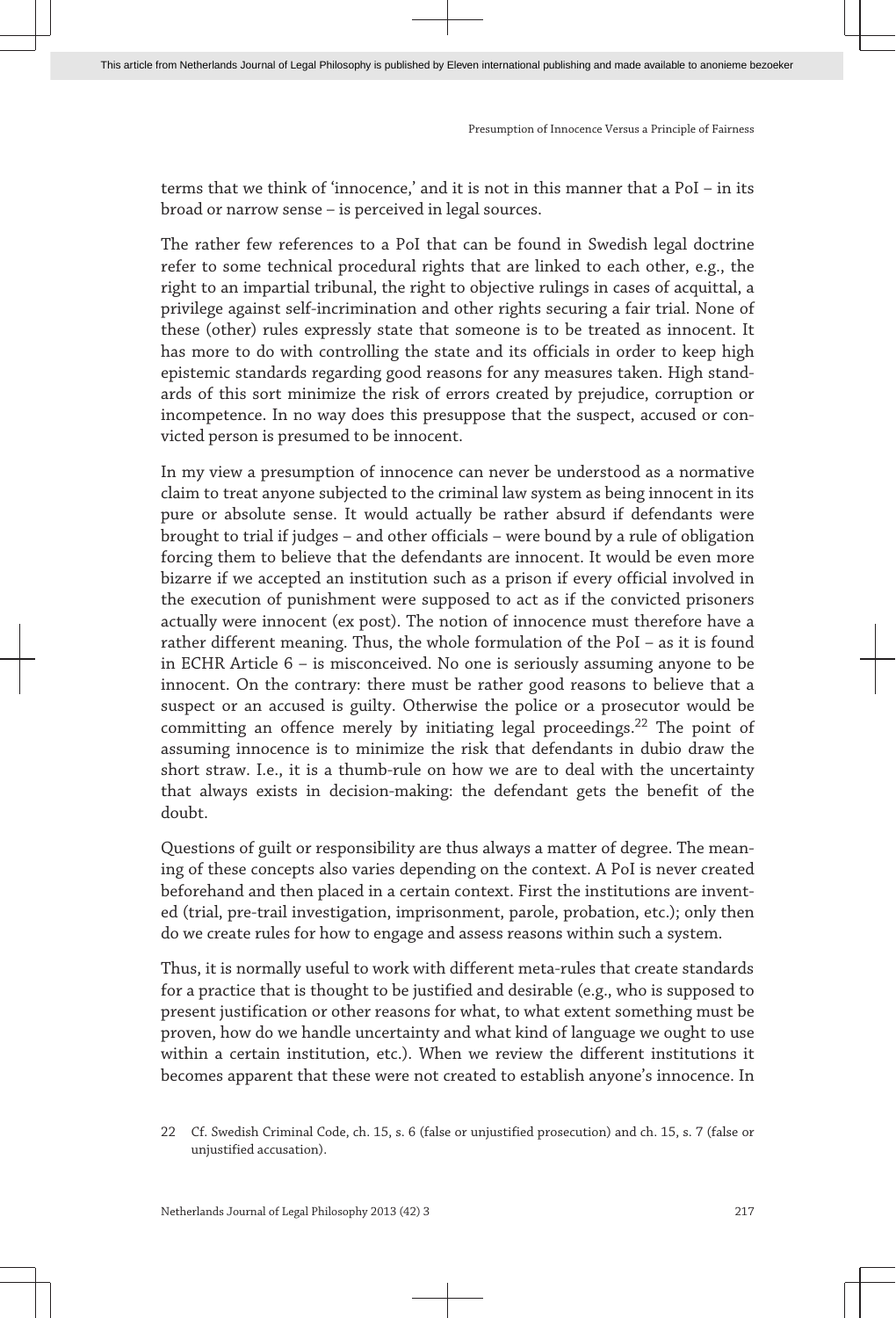fact, the opposite is the case. The whole idea of many of the institutions rests on a presumption of guilt. Thus, being a defendant is a very special role where people are more or less forced to co-operate. The meta-rules that stem from PoI have to play the role of restraining the use of power with which the different institutions of criminal law have been entrusted.

The PoI can be viewed as a procedural safeguard that aims at being a reminder that all rules involving the imposition of a burden – detention, incarceration, supervision, disqualification, etc. – ought not to be applied on persons (a suspect, an accused, a convict or an ex-offender) unless there are good reasons for it. It obliges courts and others to take a certain attitude to the defendant and the practice. Thus, we are not necessarily presuming innocence, but rather acknowledging the possibility that we might be wrong (in imposing criminal law sanctions). Any judgments on what can be justified to do within the process of implementing criminal law (in a broad sense) is retrospective or backward-oriented; the cases are evaluated ex post and any measures taken from the trial stage and thereafter are justified because of what the defendant has done.

The main purpose of pre-trial measures and the trial itself is to determine whether the reasons to invoke criminal law sanctions (in some form) are sufficient. This is true even if the purpose or goal of having the institution itself might be crime prevention or something alike and thus forward-looking. We might argue that we incarcerate arrested or convicted people on essentially preventive grounds. However, the reason that justifies a court (or other competent body) in taking measures in a specific case is always the existence of a certain event in the past for which the culprit is held responsible.

What has been said above is enough to refute the idea that a PoI, in a criminal law context, has something to do with the concept of *innocence*, at least in stricto sensu.<sup>23</sup> A defendant who is actually 'innocent' in the original meaning of the word will naturally benefit from the practice of a PoI, but it is not a precondition for treatment according to this norm that someone actually is purely innocent; nor are we really assuming that everyone who is acquitted from suspicions, allegations or charges really is innocent. In fact: it seems as if the adjective 'innocent'

23 One alternative version of the PoI could be that the presumption refers to the reasons for not holding someone responsible, i.e., the many exemptions from criminal liability expressed within the concept of a crime. The PoI would then partly function as a meta-rule clarifying that criminal liability not only requires that basic act requirements are fulfilled, but also that every meta-rule or principle that could exonerate a defendant must be taken into consideration (fault-requirement and absence of excusatory defence, etc.). In my view, this interpretation of a POI will not work either. It would turn the PoI from being a *procedural* principle into a principle of *substantive criminal law*. There is nothing to support the supposition that a PoI is to function as a safe-guard that aims at ensuring minimum standards for criminal liability. Strict liability as well as some forms of presumptions (of guilt) are accepted by the court within certain limits. See, e.g., the rulings of the ECtHR in the case *Salabiaku v. France* (1988). Regardless of which: it is arguable whether it is correct to label someone as innocent in cases where he or she has performed an act that corresponds to a specific offence but later is acquitted because of, e.g., lack of fault-requirement or an excusatory defence.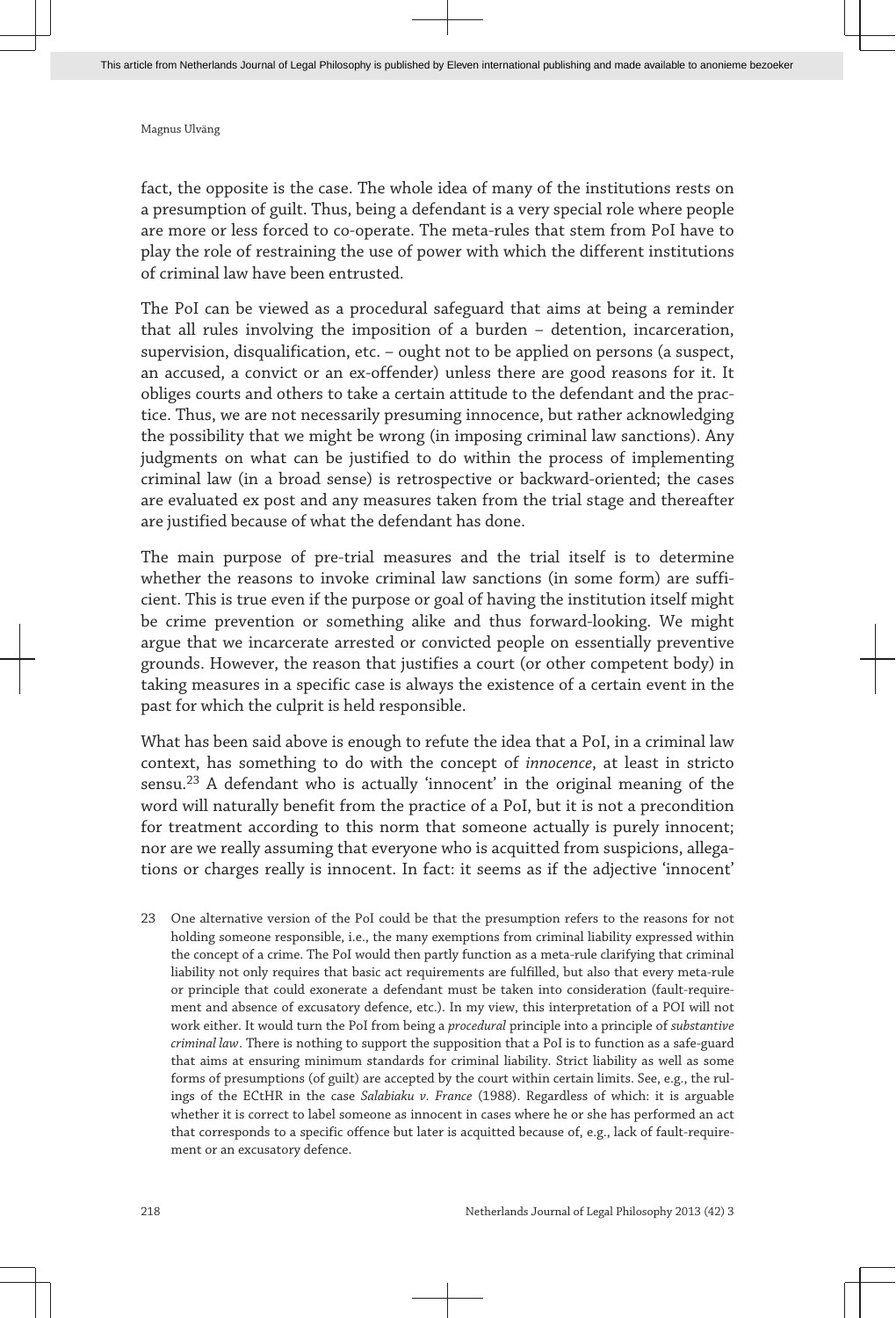has little meaning in a criminal law context. The moment that an official (police officer, prosecutor, judge, etc.) can present sufficient reasons in order to take measures within his field of responsibility, then innocence (at least in its pure form) is lost. A court, tribunal, state official, etc. will decide whether there are sufficient reasons to take further measures, but as long as there are good reasons to try a case it cannot be argued that any rights of an innocent person have been violated. The same ought to be true in cases where the police or a prosecutor present sufficient reasons for simply investigating an alleged crime at a pre-trial stage.

A pre-trial investigation or a trial is not a search for an objective and material truth. The formulation of the epistemic standard of what will suffice as 'proved guilty' reflects what level of risk that we are willing to take when it comes to being wrong.<sup>24</sup> Convictions, acquittals, as well as any other measures taken by authorities within the institutions of criminal law, are seldom a matter of assessing the likelihood of innocence.

#### *3.2 … and Found?*

I began my response to Duff by saying that I am basically sympathetic to his idea, and that I myself have argued for a similar viewpoint. I shall therefore try to offer a better interpretation of Duff's account than the one I have submitted so far. This will not create any problems since I think it is clear that he never intended to build his normative theory (expressed in his paper) on any narrow version of the presumption in question.

An alternative reading of the broader PoI would be to assume that this kind of standard/meta-rule aims at regulating the assessment of how good the reasons for holding someone responsible are. The standard could also be viewed as a normative principle within a legal culture, connecting surface level material (e.g., narrow versions of PoI in different contexts) with deep structure values and (moral) goals.

If so, Duff is not at all discussing PoI as a legally binding rule that obliges courts or other officials to declare people's innocence. His broader version of PoI is rather to be comprehended as a plea for a *morally* decent use of coercion and repressive measures within the institutions of criminal law. A PoI might work as a reflection of the reasons there are for treating people according to certain standards. If such an interpretation of Duff's PoI is feasible, a statement that 'X is presumed to be innocent of H' would have the normative meaning 'X should not reasonably be held responsible for H,' i.e., 'there are not sufficient reasons for holding X responsible for H.' If this interpretation is accepted, then innocence might be restored.

<sup>24</sup> What risks we are willing to take when it comes to wrongful convictions is also reflected in the standards of what is necessary for an already convicted (innocent) person to get a new trial.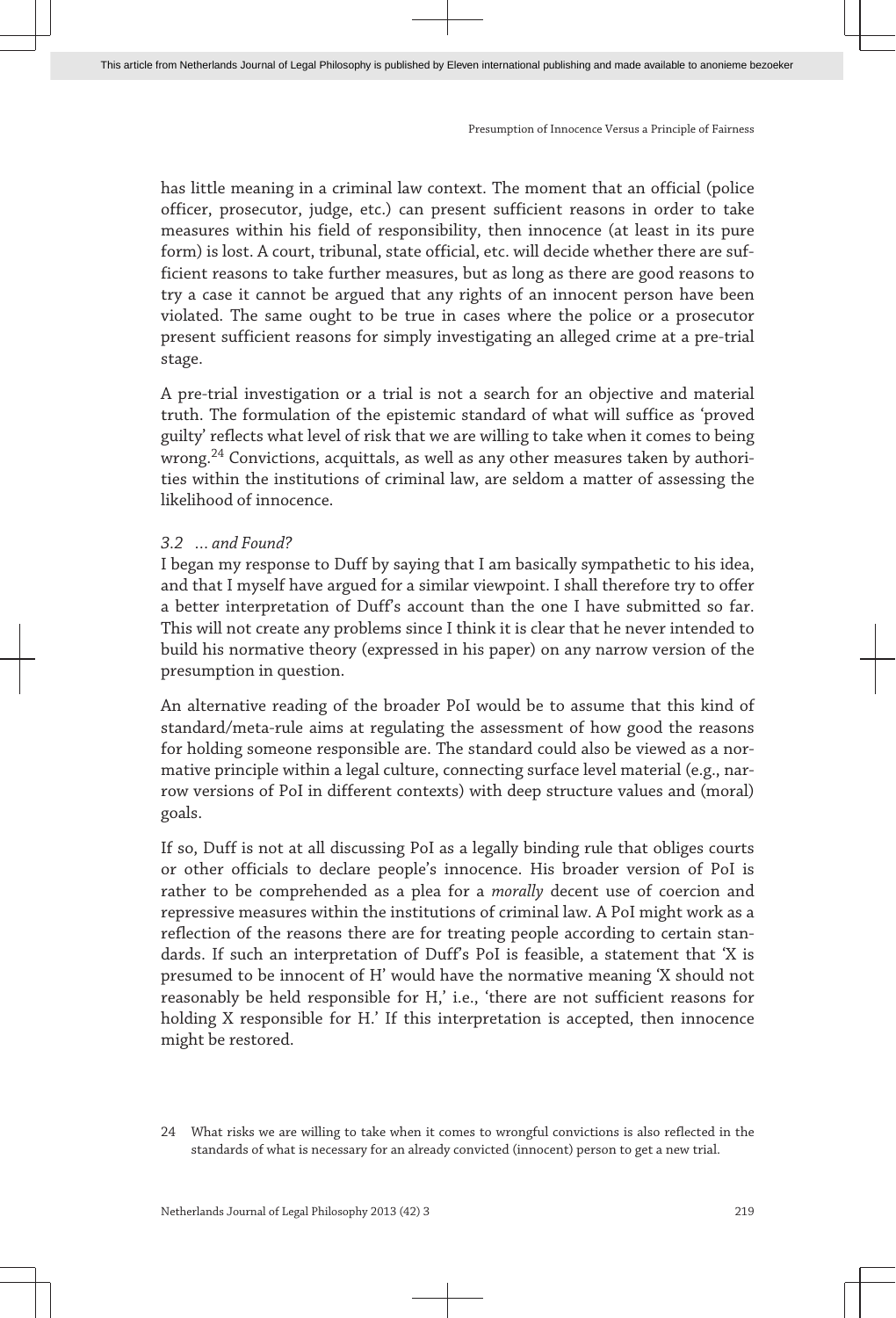I will from now on only view the PoI as a normative statement/standard in order to see if this kind of norm can have any function outside its usual context, i.e., as a procedural norm that regulates or summarize certain aspects of the criminal trial.

#### **4 Reconciling Duff's Account with Doctrinal Principles of Criminal Law**

#### *4.1 Summary*

So far, I have refuted the idea that PoI (in any version) really has anything to do with the concept of innocence, at least not in its pure sense. I have furthermore questioned the ontological status of a *presumption* of this kind. In my view this sort of norm – with regard to its formulation and prescribed norm act – does not meet the requirements of a *rule of obligation*. Thus, it cannot be said to confer any rights or obligations on the parties. Furthermore: it is arguable whether a PoI fulfils the criteria of a normative *principle*. On the surface level it does not have the form of a principle. Within the legal discourse, it is difficult to connect certain fundamental values with the broad practice in which Duff suggests that his PoI applies. As explained above in section 2, it is true that much of what the different PoIs represent or reflect can be derived from fundamental values or goals on a deep structure level. The PoI – or a version of this – is thus just a ripple on the surface, echoing some kind of normative principle. However, as a deep structure norm it does not suffice in order to justify or explain the different expressions on the surface. It might be that PoI is but a *rule of thumb* or a *guideline* telling judges and other officials how to balance reasons and what to do if there are no reasons (at all).

#### *4.2 Fairness – Innocence in Another Disguize*

Below I shall try to advocate a similar normative (and/or moral) way of reasoning as Duff, but at the same time downplay the importance of (any version of) a PoI.

On a general level I think that Duff and I agree on everything essential, including the idea of an instrumental form of civic trust. My reason for suggesting that PoI should be abandoned as the main rationale of the theory discussed in Duff's paper is that a procedural norm of this kind can easily be misconstrued if it is transferred to a context where it (or they) does not really belong. Fortunately, there are alternative principles that one could adhere to.

My impression of what Duff is trying to introduce into both criminal and procedural law doctrine is a certain moral attitude. This attitude could best be described as some sort of ambition to treat people *fairly* or in accordance with good reasons combined with a moral claim of *frugality* in the use of sanctions (i.e., a principle of humanity or parsimony). Such moral claims are concerned with treating people in general (including criminals) with proper respect for their capacity as moral agents to understand and respond to censure. This moral point of view would be well recognized within doctrinal works and other sources of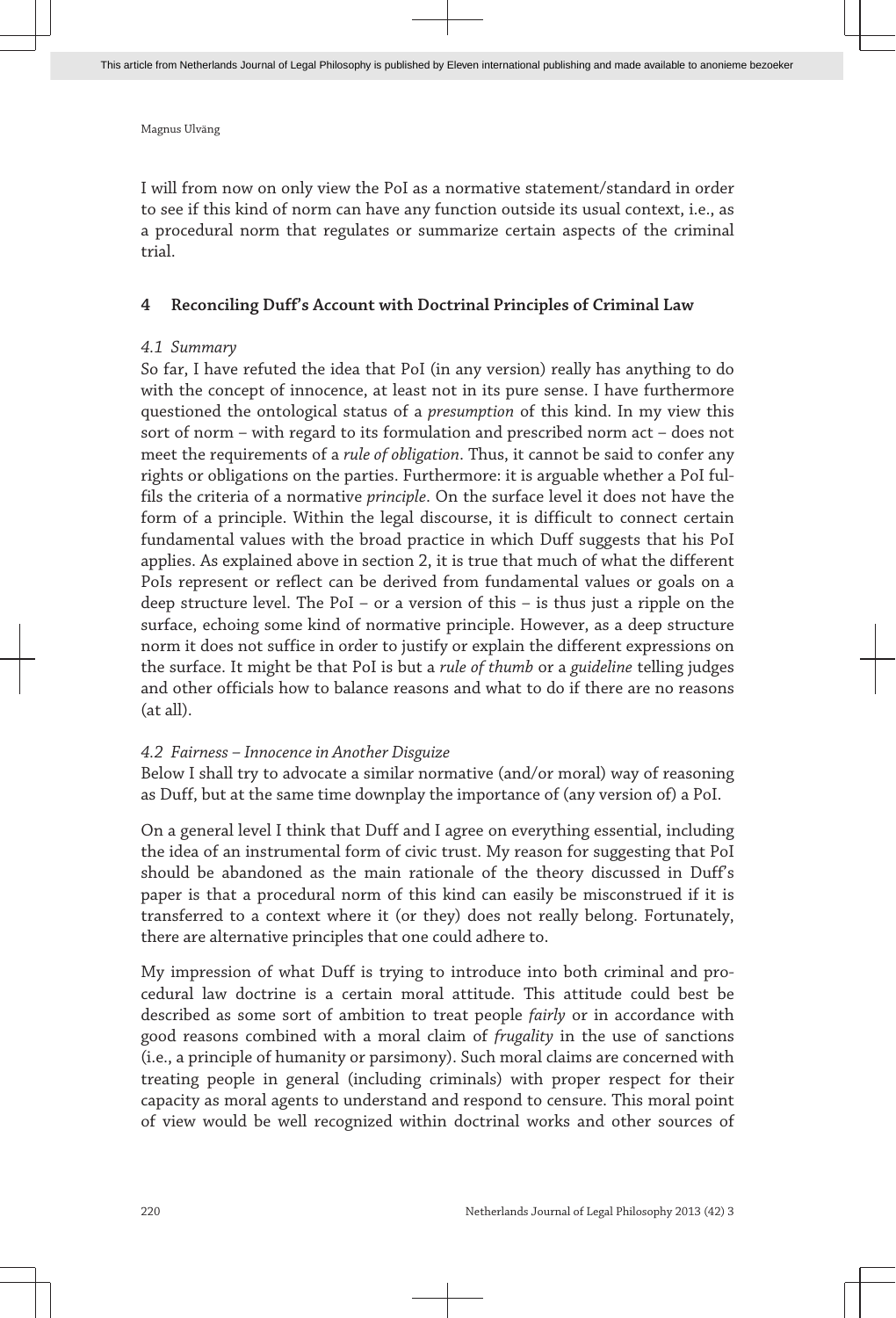criminal law.<sup>25</sup> In any legal system that is governed by a rule of law and honours the principles of legality, guilt, conformity and proportionality, one can detect an ulterior goal to treat citizens (including criminals) according to a principle of fairness. Duff's ambition therefore is both commendable and likely to fit an account of the normative framework of the criminal law in a *Rechtsstaat*.

The basic message of a criminal law, based on Rechtsstaat principles, could be summarized in the following way: When we engage criminal law (or the law of criminal procedure), and take measures of a repressive and censuring kind, we ought to be aware of the considerable risk that we (as assessors of a particular situation) are wrong in our judgments/assessments. Thus, we need to calculate with a wide margin of error. As a direct consequence we ought to be careful not to rely too much on assumptions about what might have occurred in the past (and why it happened), just as we should be cautious when we try to predict the future. Blaming someone for something without the sufficient (good) reasons or punishing a person to a greater extent that he or she deserves is as problematic as punishing a completely innocent person. The censure becomes unintelligible for the person who is being blamed without sufficient reasons and the condemnation is consequently often unfounded. Hence, we sense the kinship between a principle of fair imputation and a PoI. They both seek to avoid condemnation that would be unjustified. If one wishes to explain the deep structure values of a practice of criminal law, a principle of fairness has many advantages compared to a broader version of PoI.

*Firstly*, we are undoubtedly talking about a normative principle that would be easy to identify through its institutional support and which expresses the underlying purposes of detailed rules and specific institutions. It is not an empty rule of thumb. Instead it already pervades the whole of criminal law. One needs only to refer to lateral principles of proportionality, guilt, legality, treating equal cases alike, etc. to see the common ground. I will return to this below.

*Secondly*, the moral claim of a principle of fairness has the advantage of working both in a retrospective direction (e.g., assessing responsibility and desert) and a future oriented perspective (e.g., criminalizing deeds, taking other preventive measures, e.g., collateral consequences of punishments).

*Thirdly*, rationalizing a principle of fairness does not have to explain or utilize the notion of innocence. Pointing out what is unjustified or unfair is sufficient. For this we only need to identify what ought not to be punishable, or what that should be sufficient as a justification or excuse, etc.

<sup>25</sup> See, e.g., Andrew Ashworth, *Principles of Criminal Law*, 5th ed. (Oxford and New York: Oxford University Press, 2006), 97ff., Magnus Ulväng, *Påföljdskonkurrens – problem och principer* (Uppsala: Iustus förlag, 2005), 102ff.; Nils Jareborg, 'Criminalization as Last Resort (Ultima ratio),' *Ohio State Journal of Criminal Law* (2005): 521-34.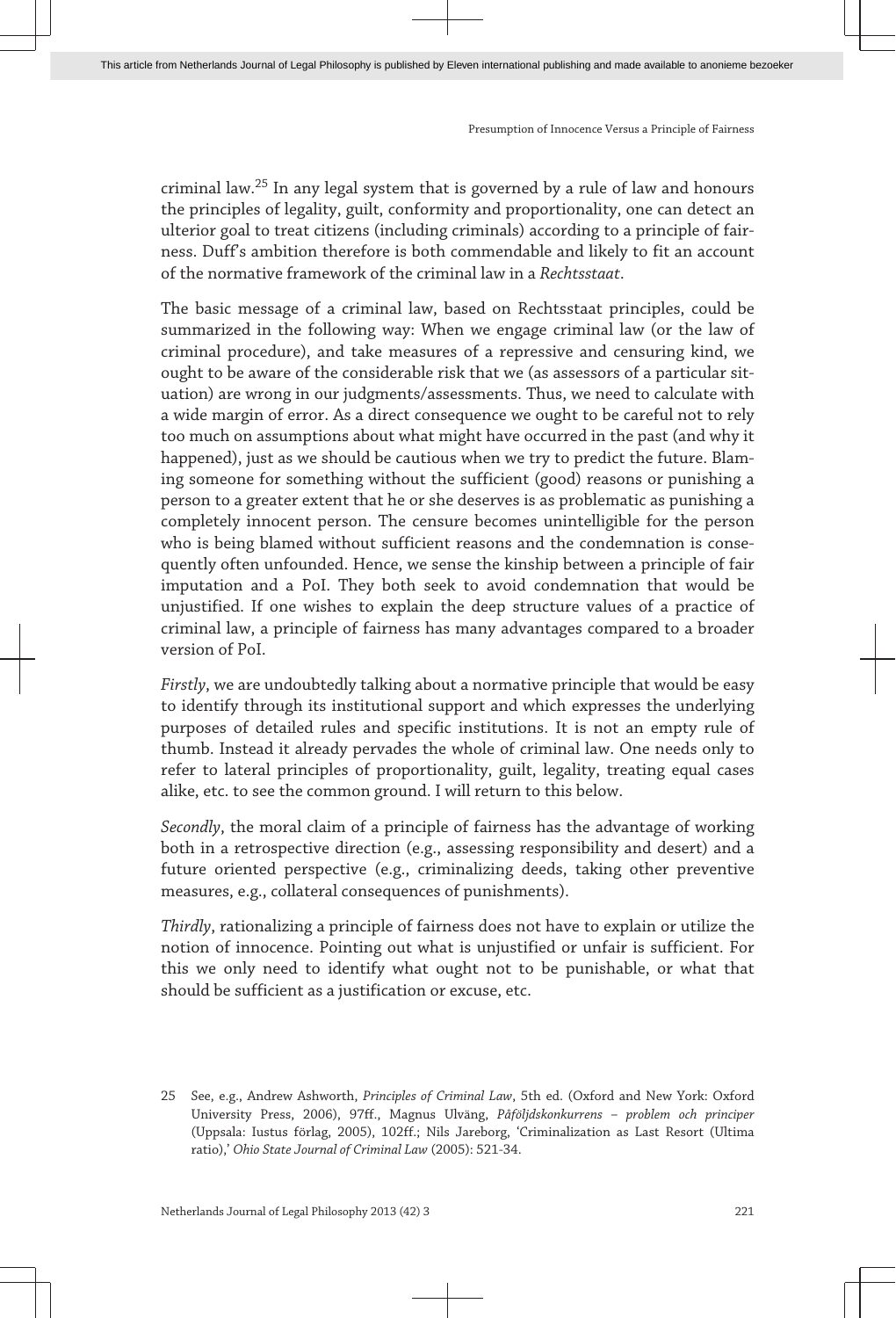#### *4.3 Elaboration of a Principle of Fairness*

If we compare what has been said above about a principle of fairness with Duff's *plaidoyer* for a broader PoI, there are many similarities and an obvious overlap.

*Civic trust* as a PoI at a pre-trial stage<sup>26</sup> is a way of expressing a normative, moral base for requiring good reasons to take action against a person whom we a priori ought to trust. The same is true for accepting any *collateral consequences of punishment*. <sup>27</sup> Duff's PoI aims at restraining the use of intrusive measures on vague suspicions as well as different forms of exclusion from civic life based on prejudice. Any practice of this sort must respond to (good) reasons.

I think Duff is correct on this point. Anyone remotely interested in *Rechtsstaat* principles or fundamental rights ought to be concerned with mediating principles that help to restrain the use of criminal law. My only objection is that it does not presuppose the use of a PoI, which is most commonly thought of as a retrospective norm (mainly used in a different context). It seems more adequate to analyse these principles as an expression of a moral ambition to restrain the use of criminal law through principles of retributive justice and proportionality. Deviating from such principles always indicates a risk of assigning someone's burdens unfairly (i.e., according to something other than what is deserved) since we ought to assume that people are responsible agents, capable of moral deliberation. Consequently, we must not presume anything about their future behaviour unless we have good reasons for it. All else would be unfairly imputed on the person in question.

Such a proposition is valid regardless of whether we focus on pre-trial detention or collateral consequences of punishment. A principle advocating that any measures taken against a person must be justified and deserved is also similar to a principle of prospective proportionality, which stresses that any action taken within a specific area must not go beyond what is necessary to achieve the objectives. A principle of fairness can thus be prospective as well as retrospective.

If Duff's only claim is to argue for a reason-responsive use of intrusive measures, then there ought to be nothing controversial in his claim (except the fact that he wants to put the PoI into the equation). Most of what he proposes is already captured within valid normative principles that underpin many criminal law systems built on the *Rechtsstaat* ideals. There is, however, a possibly important semantic difference in how different measures are justified. With a broader PoI, any suspect or defendant is given a normative status that imposes duties on him.<sup>28</sup> The same is true for the ex-offenders. In Duff's rhetoric they are expected to collaborate in order to regain the trust that we otherwise would have in them. If they do not comply, one gets the impression that they might not deserve the restored trust and equal treatment. As I have discussed above in section 2, such effects are likely to occur. As an empirical statement it is thus true that suspects or defen-

<sup>26</sup> See Duff, 'Who Must Presume Whom to be Innocent of What?,' this issue, 174 ff., 180 f.

<sup>27</sup> See ibid., 185ff.

<sup>28</sup> See ibid., 175f., 182ff.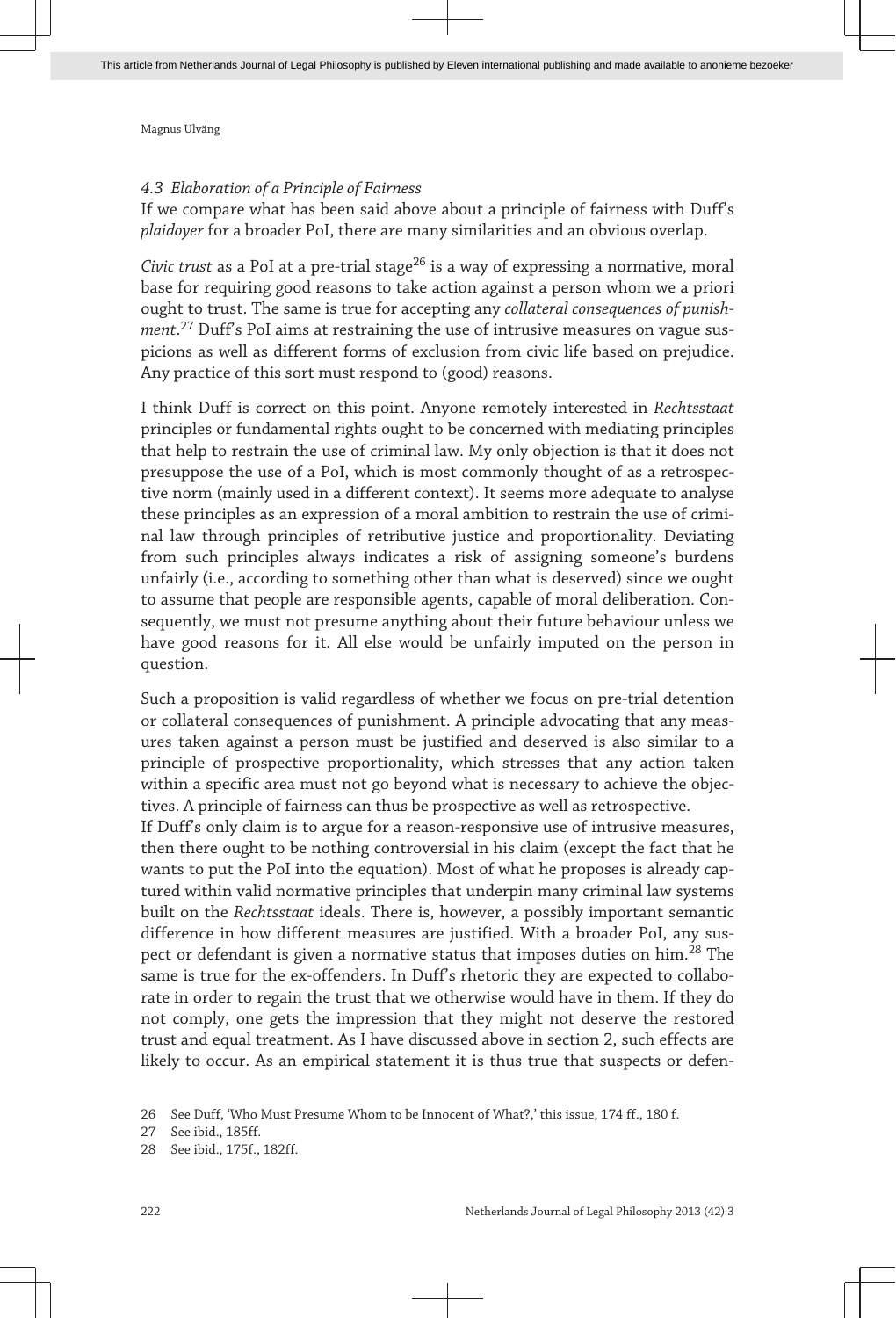dants sometimes must collaborate in order to be able to refute allegations or charges that are put forward against them.

From a normative point of view, it seems a lot more problematic to put such duties on the suspect or defendant in order for him to be treated fairly. People who are subjected to the criminal law and its institutions are confronted with allegations based on reasons. These are reasons for believing certain things (e.g., that A is guilty, that A is dangerous, that A will interfere with an investigation, that A will flee the country) and reasons for doing things based on our beliefs (e.g., arrest A, impose restrictions on A's free movement, subject A to supervision, revoke A's license). If the reasons are strong enough, the state might take any measures that are thought necessary, regardless of whether the person subjected to the events submits to it or not. Obliging defendants and others to collaborate in order to be 'fully trustworthy' citizens has a different overtone, which is associated with welfare state policies. This could pose a problem to Duff's PoI even though much of what it entails is fully compatible with 'my' proposed *Rechtsstaat* principle of fairness. My point here is that there is a big difference between social engineering and institutional consequences. The first approach is rather dangerous and entails the risk that fair treatment is only conveyed to the ones loyal to the state, but not to others. Being a defendant (suspect, convict or ex-offender) is a very special situation. Co-operation is much or less forced upon the person. By this I am not suggesting that Duff is advocating a communitarian welfare state version of PoI. My only reservation is that a duty to collaborate with the state or its officials ought never to be part of the normative prerequisites of a theory of justice or fairness.

#### **5 Final Remarks and Reservations**

Everything that has been said so far about Duff's account of a morally decent practice of pre-trial measures, convictions and execution of punishment is compatible with the fundamental principles of criminal law within a *Rechtsstaat*. Consequently I am convinced that Duff is on to something very important when it comes to finding common traits or characteristics of a criminal law based on the rule of law.

The main linguistic and conceptual difference between my arguments for a principled criminal law based on *Rechtsstaat* values and Duff's PoI is that I do not have to engage the concept of innocence. According to the expressed critique above I believe this to be an advantage. In my view it is not necessary to engage the notion of innocence in order to create safeguards against an unfair use of criminal law measures. In the same way it is not fully appropriate to approach the problems from a strictly procedural point of view. Personally I think that we have everything to gain, and nothing to lose, in recognizing the kinship between procedural rules/principles of fairness (e.g., captured in a PoI) and criminal law principles that strive towards ensuring that any punishment or censure is fairly attributed.